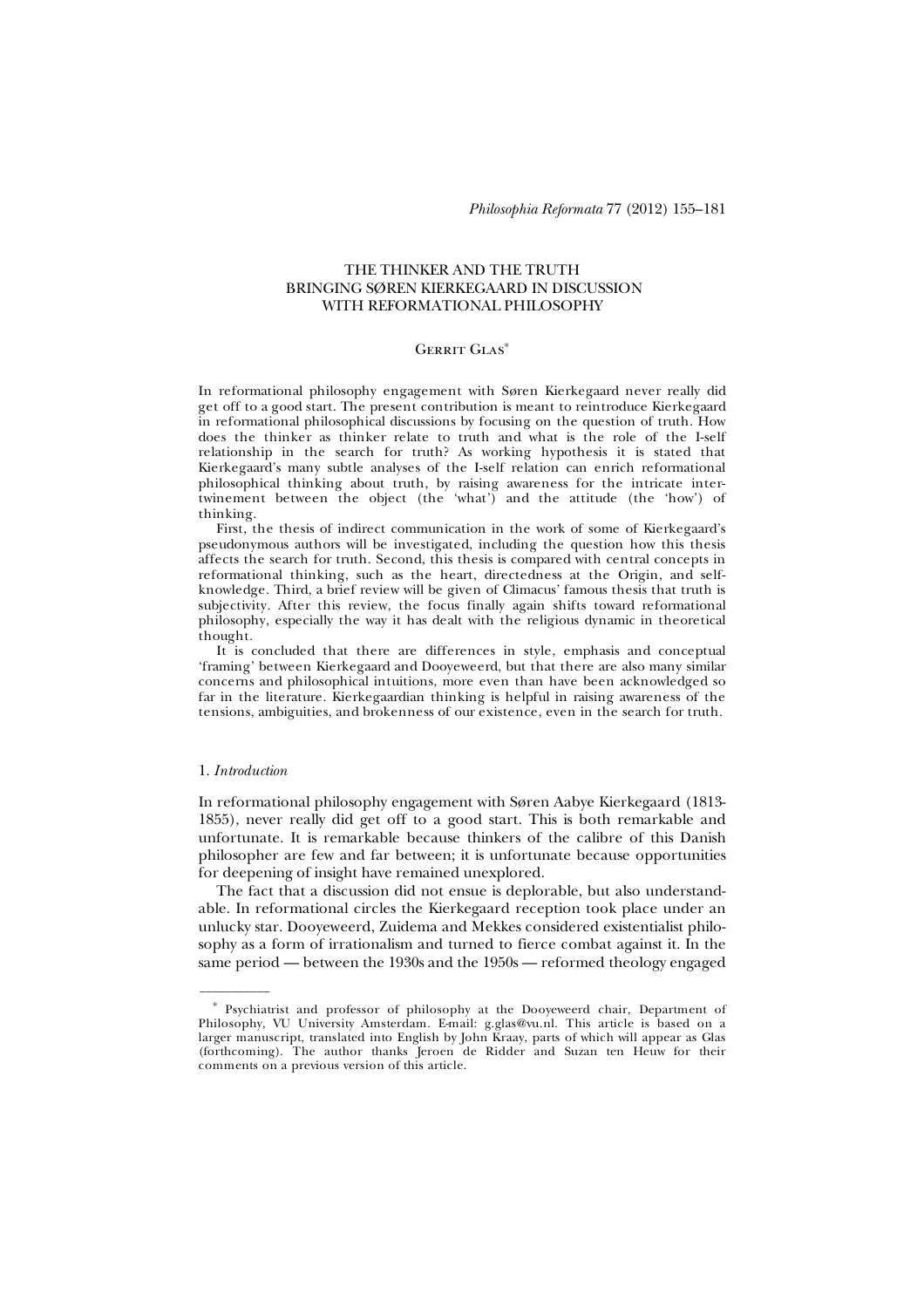in discussion with dialectical theology. Both existentialism and dialectical theology were held to be strongly influenced by Kierkegaard's thinking. In the battle against the two an image of Kierkegaard asserted itself that was stamped by existentialist ideas on freedom, contingency, and individuality. This image arises, for instance, in the remarkably critical chapter in *Denkers van deze tijd* by S. U. Zuidema (1953). It is my impression that it was this text that has set the tone of the discussion (see also Van der Hoeven 1993). In the chapter Zuidema criticizes Kierkegaard's concept of freedom for its arbitrariness, its lack of recognition of creational structures, and its wrong view on history.

One might ask to what extent the interpretation of Kierkegaard by Zuidema and others rested on a one-sided focus on certain aspects of his work. So much is clear: there is more to Kierkegaard than the proto-existentialist later interpreters have made of him. To mention one obvious point, Kierkegaard's Christianity is not superficial, not merely the icing on the cake. It lies at the very heart of his philosophical endeavour.1 Existentialist philosophers tend to ignore the ethical and religious slant of Kierkegaard's thought. Accordingly, key concepts such as the individual, passion, and the moment, are given a colouring inspired by an a-religious humanism (like in Heidegger) and by a negative notion of freedom (absence of determination), like in Sartre.2 However, works like *The Concept of Anxiety* and of *Sickness unto Death* clearly show that the freedom of Kierkegaard's pseudonym authors is not negative, but positive; more specifically, that freedom finds its fulfilment in a deepening of the I-self relationship that results from a deepening of the relationship toward an eternal God, who has become incarnated in history (see later in this article).<sup>3</sup>

Zuidema does not go so far as to interpret Kierkegaard as the Sartrean protoexistentialist of the previous paragraph. He knew of both the existentialist and the religious Kierkegaard. His point is rather that Kierkegaard's philosophy of time is wrong and that, in consequence, the existential and the religious aspects of his thinking are vulnerable of being separated. It was Kierkegaard's own philosophy of time which paved the way for later existentialist misinterpretations, according to Zuidema. Towards the end of this article, we will consider the validity of this interpretation.

<sup>1</sup> See Evans (2006, chapter 1) for a defence of the Christian reading of Kierkegaard's philosophical oeuvre. In a similar vein Vos (2002, 38), Doedens (1999, chapter 1), Gouwens (1996), and Walsh (2009).

<sup>2</sup> Freedom is a fate, according to Sartre (1943), it is the inescapable condition of being a *pour-soi*, a subject that relates to itself. Freedom consists of the inability to give up this relatedness and the negativity that comes with it. Freedom is negating one's own matter-offactness (one's being *en-soi*) and at the same time the inability to not do this. Kierkegaard's freedom represents, as we will see, a complete reversal of the freedom of the Sartrean

 $3<sup>3</sup>$  In the edifying works, in the diaries and also in *Works of Love* the image of individualism is put into new light.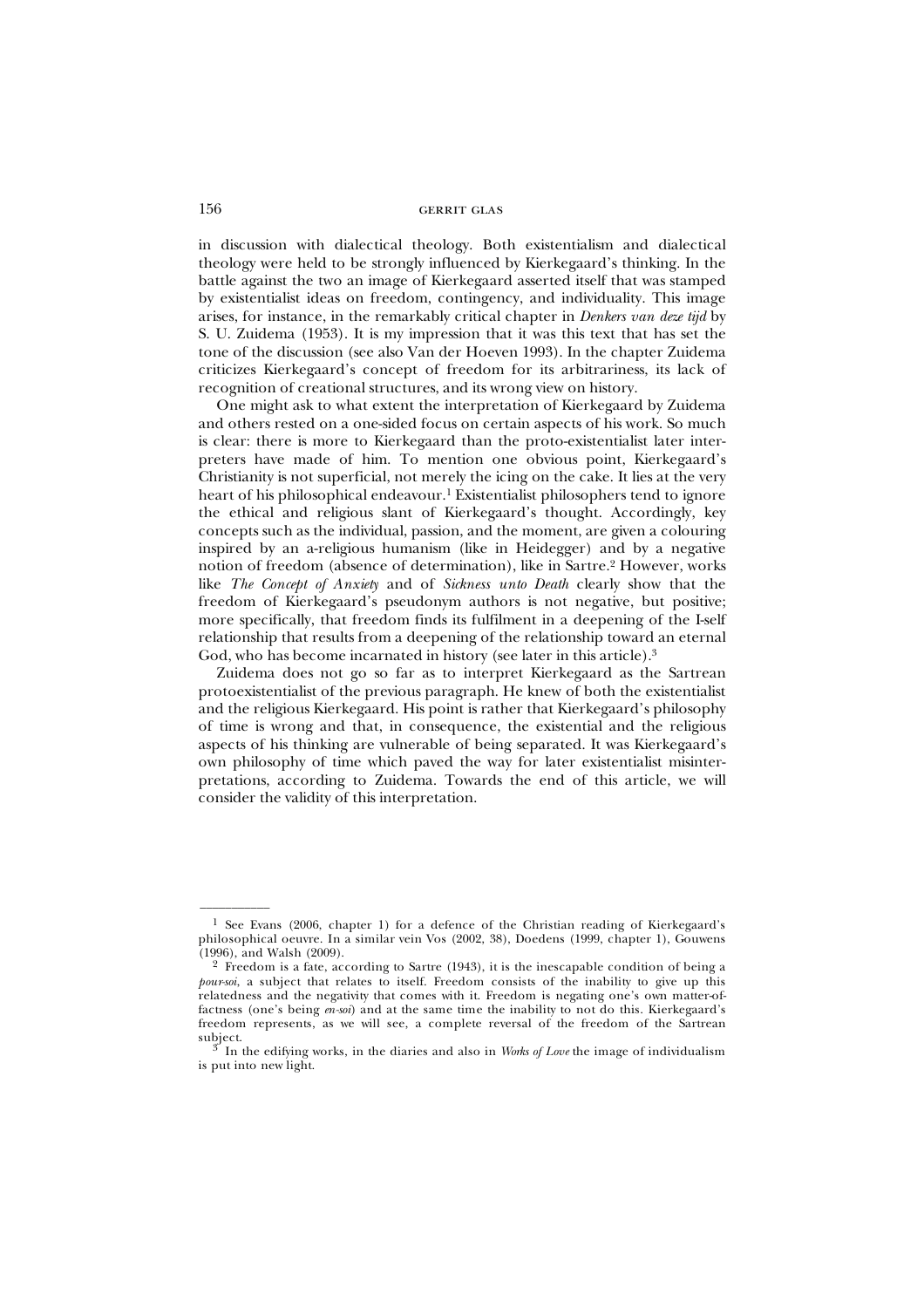# 2. *Delineating topics in the landscape: self-relatedness in the search for truth, philosophy, worldview*

The present contribution is meant to reintroduce Kierkegaard in reformational philosophical discussions and to stimulate further reflection on his work. I restrict myself to an issue that plays an important role both in Kierkegaard's work and that of reformational philosophers, i.e. the question as to how to conceive the role of the I-self relationship in the search for truth.

The hypothesis guiding this article is that the I-self relationship indeed does play a role in the search for truth. The kind of truth that is meant here, is 'existential' truth, truth that matters, truth, in other words, that is not some objective over-against, not just the sum of true statements about a certain topic, nor just the value of a set of propositions; but truth that (above this all) affects and engages me and invites me to adopt the 'right' stance towards it. By trying to gain access to this type of truth we are already acting and reacting on it and (implicitly) adopting a stance, a stance that reveals my attitude toward it, and, thereby, discloses something about myself.4

These formulations suggest a doubling of the relationship to truth. We have a relationship toward truth: we affirm it, we deny it, or mould it opportunistically. And by doing so (affirming, denying, moulding) we reveal something about ourselves. This 'revealing' (or: disclosing) is an expression of what I call the I-self relationship. By relating to a particular truth I am at the same time also implicitly relating to myself. My question is in what way this self-relatedness is itself influencing my relation to truth. Take for example painful truths. When hearing a painful truth, I may feel the inclination to resist hearing it. By giving in to this inclination I reveal something about myself, for instance, that I cannot stand the truth, or that I lack courage. This in turn affects my relation toward truth: by not resisting my inclination I may fail to take responsibility. And this failure may contribute to the distortion or even the denial of truth. So, there is a relation to truth, which affects the relation to myself, which in its turn may affect my relation to truth.

Now, suppose that we see religion as the expression of one's orientation to ultimate concerns; that we think that the Christian philosopher needs to address this orientation, not only as general topic, but also in the self-referential way indicated above; i.e., as an articulation of the way one is engaged, as thinker, with these ultimate concerns. Then, on this presupposition, the analysis of one's self-relatedness, one's way of philosophically addressing the ultimate concerns just mentioned, would be of great importance for the project of Christian philosophy. This is, indeed, my hypothesis. It makes sense to relate the \_\_\_\_\_\_\_\_\_\_\_

<sup>4</sup> A similar structure holds for emotions: they tell something about the situation I am in and at the same time disclose something about me, whether I am aware of it or not. My irritation is, for instance, directed at the inappropriate behavior of a motor driver in the traffic on my way home after a busy day and it at the same time reveals something about me, for instance about my level of anger after a frustrating day. The irritation says something about the person in the traffic *as well as* about me. Applied to truth: my search for truth discloses, at a certain point in time, aspects of truth *as well as* aspects of myself; for instance, how I am involved in the search for truth; how truth has begun to affect my life during this search and how I react to that.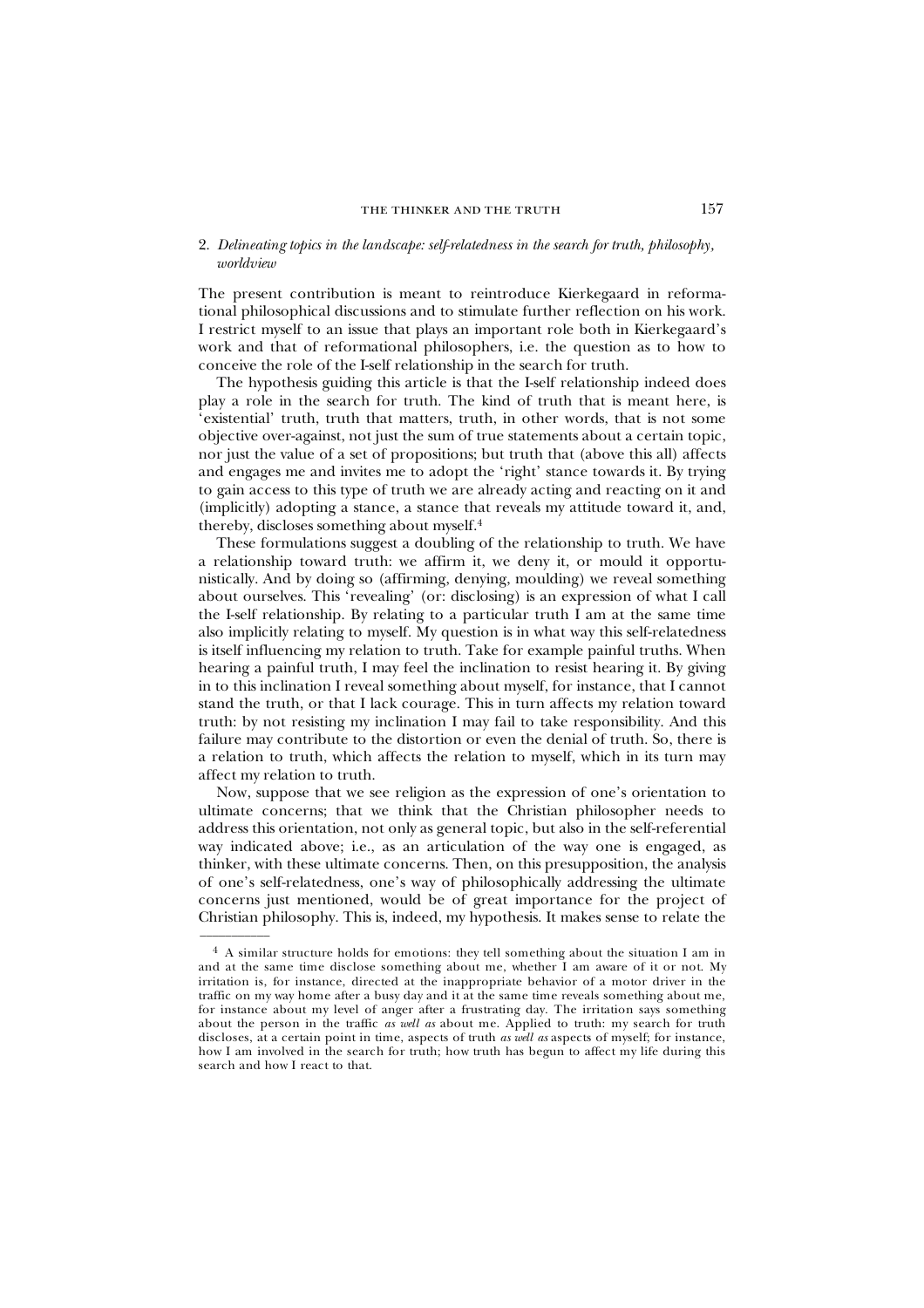search for truth to self-relatedness and self-referentiality, regardless of whether one addresses the issue from a Kierkegaardian or a Dooyeweerdian point of view.

For Kierkegaard, to be sure, philosophy must deal with ultimate concerns, if it is to be of any value for real life. Thinkers aim at truth. Kierkegaard's work can be interpreted as one, long, (hyper)sensitive search for how the thinker as thinker relates to truth. Truth can be approached objectively, for instance, when the individual reflects on the true God. But it can also be approached subjectively, according Climacus. This occurs when we concentrate on the way of relating and investigate whether the selfrelatedness that is implied in this relating is consonant with having 'in truth a God-relation'. For Climacus bringing together these two positions, the objective and the subjective position, is not a matter of synthesis by reflection, because in reflection the tension between the two perspectives would evaporate. Bringing together the two attitudes (perspectives) requires passion, i.e., the passion of faith (Kierkegaard 1846/1992, 199; SKS VII, 166-167; see also later in this text).

Something similar, but phrased in a totally different way, holds for reformational philosophy. Truth and meaning are revealed in the directedness of the heart toward the Origin, says Dooyeweerd. Even theoretical truths should be seen as related to and directed by the heart, or self(hood), of the thinker. This rootedness in a 'self' implies a form of self-relatedness, a critical openness for the way the thinker finds and places himself in the spiritual battle of his time, even in the most theoretical forms of intellectual activity. More technically, and in the language of Dooyeweerd's systematic philosophy, this openness consists in a readiness to see reality in the light of the anticipatory direction in the opening-up of law spheres. This readiness requires critical self-reflection; and is guided by faith (as mode of functioning). Intellectual openness and spiritual openness go together, so to say. Intellectual openness will bear fruit when it is rooted in the heart and when the heart is directed at the Origin of meaning. So far Dooyeweerd.

The guiding idea behind the present text is that thinking about the relationship between the thinker and the truth, especially in the context of reformational philosophy, can be enriched by a 'Kierkegaardian' focus on selfrelatedness in its many different and subtle forms. First, I will consider the question of the truth as seen in the light of the thesis of indirect communication in the work of some of Kierkegaard's pseudonymous authors . Second, I compare this thesis to a number of thoughts within reformational philosophy. Third, I comment on Climacus' thesis that truth is subjectivity. Finally I give a more focussed assessment of what Kierkegaard and reformational philosophy may have to say to one another.

One additional qualifier before we proceed. To understand what follows, the reader should at least be open to the suggestion that truth is not only determined by the content of one's knowledge, but also by the way this knowledge is communicated about. Readers, in other words, especially those who have been raised in the analytic tradition, should be willing to — at least temporarily — give up the idea of truth as just a quality or value of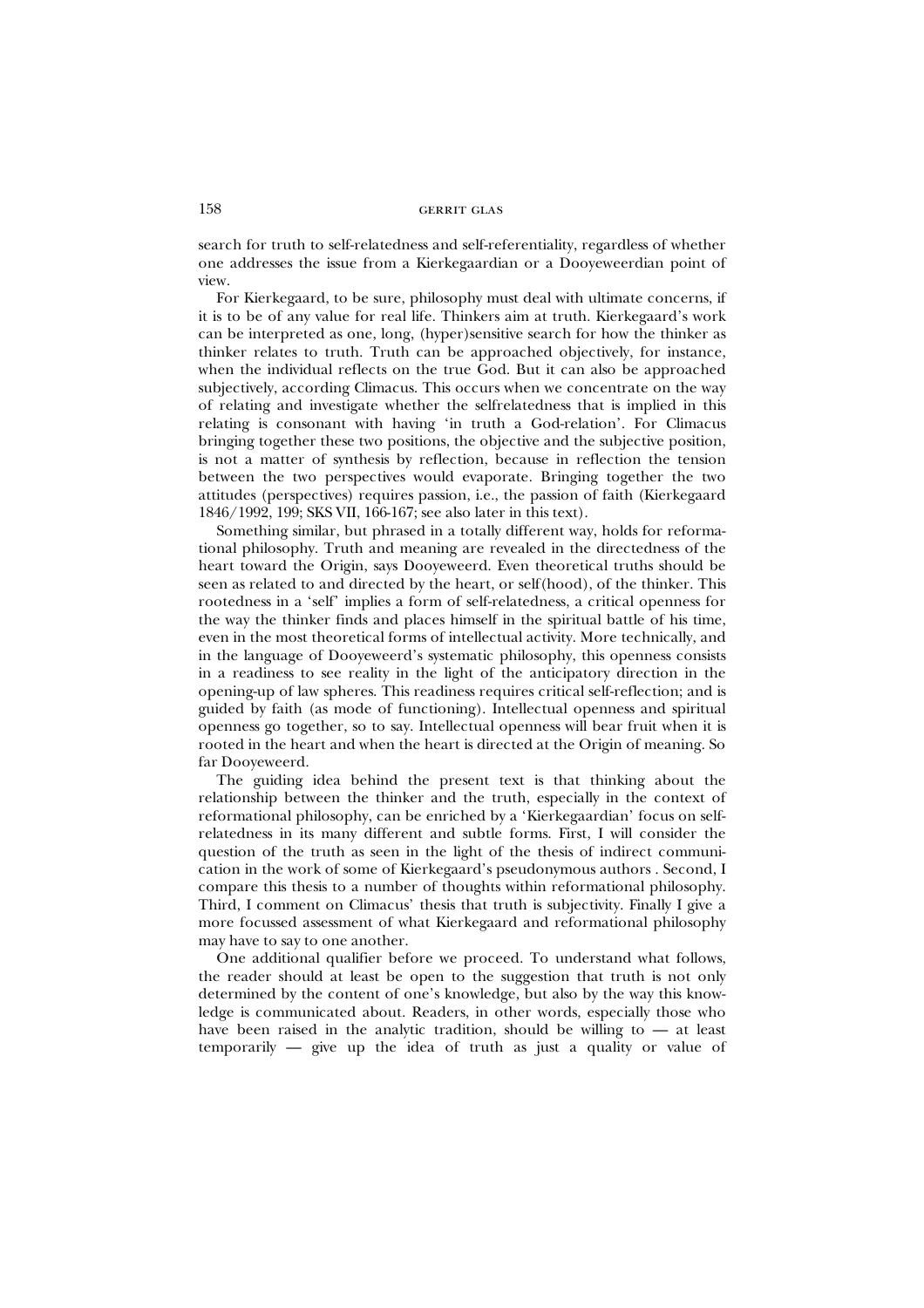propositions.5 The presupposition of the present text is that truth, at least some truths, have an existential meaning and that they cannot be isolated from one's stance toward it. They cannot be isolated from truthfulness and, in fact, a whole lot of other values that are transmitted while communicating about what we think to be true.<sup>6</sup>

#### 3. *The thesis of indirect communication*

\_\_\_\_\_\_\_\_\_\_\_

It is no exaggeration to say that Kierkegaard's authorship is determined by an abhorrence of abstraction and by the quest for contact with life in its existential depth. As known, Kierkegaard published virtually all of his philosophical works under pseudonyms. There has been much to do about this.7 Kierkegaard himself also wrote about it, for instance in the *Concluding Unscientific Postscript* (Kierkegaard 1846/1992; SKS VII, 212-257, 545-549) and in *My Point of View of my Work as an Author* — a work that has not been taken seriously by all Kierkegaard scholars (Kierkegaard 1859/2009).

 The general idea behind this conception of authorship is that life cannot be described from one single point of view — that of a super-author with a helicopter view. Kierkegaard never came to view his authorship as representing a whole or a totality. To Kierkegaard the issue is a fundamental one and connected with the thesis of indirect communication (Kierkegaard 1846/1992; SKS VII, 55-62). It is in terms of 'indirect communication' that we can understand Kierkegaard's reliance on pseudonyms; and the odd combination of an intensive quest for contact, reality, and truth, and the irregular, often

<sup>5</sup> For many analytic philosophers this will not be so difficult, after all, since they are familiar with the analysis of performative language (Austin 1962; Searle 1969). The idea of this theory is that in everyday situations the language we use is not just a description of a reality outside language, but primarily a way of performing or bringing about something. Examples of performative language use are promises, assertions, declarations, announcements, prohibitions (and so on). By promising, asserting, declaring et cetera, we put ourselves in a normative relation to a certain audience about a future event, the truth of an idea or of a particular state of affairs, and so on. The promise that I will meet someone tomorrow at nine, turns both on *what* is said and on *the relation* between me, myself and the hearer to whom I make my promise. By promising I bind my trustworthiness to my keeping of the promise. Self-relatedness is implied here in the sense that by keeping the promise I am entitled to consider myself trustworthy.<br> $\frac{6}{10}$  To illustrate this with another example: telling the truth to a patient, for instance

someone with a malignant tumor, is not just enumerating the facts about the tumor; it also implies that the physician imagines what it means to suffer from cancer; that he weighs his words in the communication of 'facts'; and that he is sensitive to the specific role he has with respect to the patient. The truth of having a malignant tumor is, in other words, not the enumeration of all known facts about the tumor, but the meaning of these facts in the specific situation of this patient. Relating to this specific situation requires sensitivity with respect to one's role. Relating to one's role is a way of relating to oneself, i.e. to the role one has with respect to this patient (or the role the patient has toward him- or herself as

patient).<br><sup>7</sup> For a clear and very helpful introduction and overview of how the thesis of indirect communication is connected with the pseudonymous authorship, see Evans (2009, chapter 2).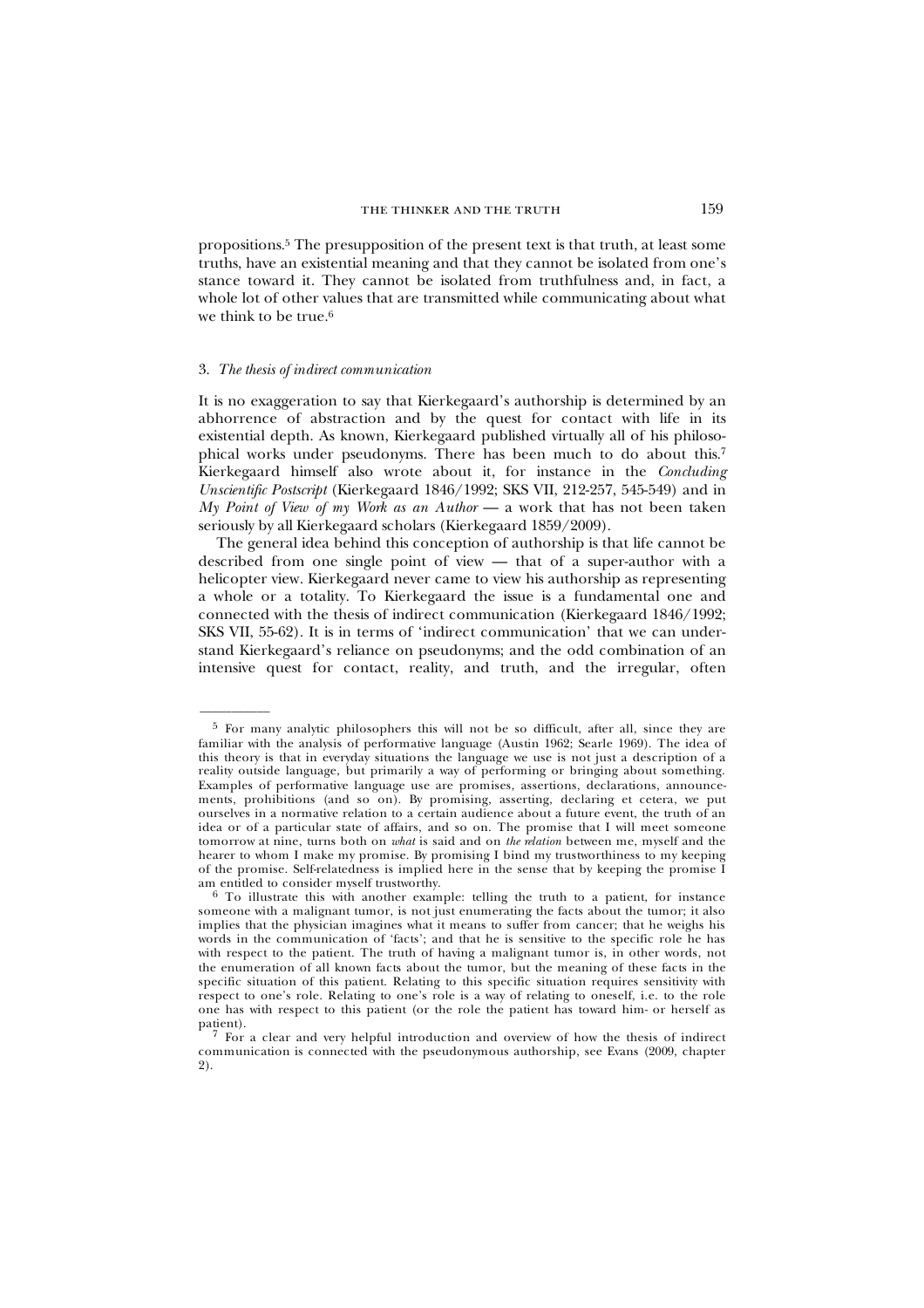laborious, alternately humoristic, irritating and frankly tedious style of approaching his topic.

 The term 'indirect' should be read as in contrast with 'direct', which in the case of Climacus — the pseudonym author who voices the position of the sceptical humorist — means: objective, factual, as a state of affairs one can be informed about. Truth does not tolerate such 'directness'. It is no chunk of information, no non-contextual knowledge to be dredged up at will, no some objective 'over against' to be discussed at distance. Those who relate to truth in such way, turn truth into an abstraction. Truth evaporates in these cases; it ultimately turns into illusion and changes into something fantastical, according to Climacus. If there be truth it must come to expression in the manner one lives. Such truth presupposes soundness in one's way of self-relating.

This is a fundamental point for Kierkegaard: The embodiment of truth by real, flesh-and-blood people requires transparency in the relationship of the person with him- or herself. Truth, in other words, implies truthfulness and truthfulness can only be communicated when the manner of communication is consonant with that which is communicated. The how (the form, outwardness) and the what (the substance, interiority) of the truth cannot be viewed separately. Content and form, the message and the messaging, should be in tune. Searching for truth requires utter sensitivity to style, attitude and proper ways of self-relating.

 At the background of these convictions we can suspect an allergy to a Christendom that considers itself capable of codifying its truth and whose deeds deny its spoken confession. This allergy left deep traces in Kierkegaard's own life history. Still, at stake here is not a psychological motive alone, but first of all a systematic point: the transparency of the relationship of the writer to him- or herself.

This transparency can be acquired when two points are acknowledged. The matter of truth is first of all larger than us. It is not exhausted by what people think, want, or feel. The pseudonymous author refers to these 'matters of truth' with terms like infinity, the eternal, necessity, beatitude, power, and indeed — truth. They are the objects of our desires and thoughts. However, they cannot be conceptually grasped; they can only be 'approximated', to use the expression Climacus tends to favor; they simply escape from attempts at objectification. Then, secondly, these 'matters' are real insofar as they concern me; more precisely: they are real to the degree that they are lived and become visible in my doings.8 Every attempt to arrive at an 'objective' determination of the truth (infinity, beatitude, eternity) — in thought or doctrine — turns truth into an abstraction and thus into illusion (Kierkegaard (1846/1992, SKS VII, 157-165). Such attempts testify of mental empty-headedness, according to Climacus. They drive truth to the point where it vanishes. Hegel is Climacus' favourite example. He built an impressive system but forgot to include himself. He acted like the man who built a large and beautiful home but forgot that he had to live in it and finally found himself sleeping in the doghouse next to his

<sup>8</sup> Because of this emphasis on lived experience it would be better to call Kierkegaard the first philosopher of life rather than to speak of him as founding father of existentialism.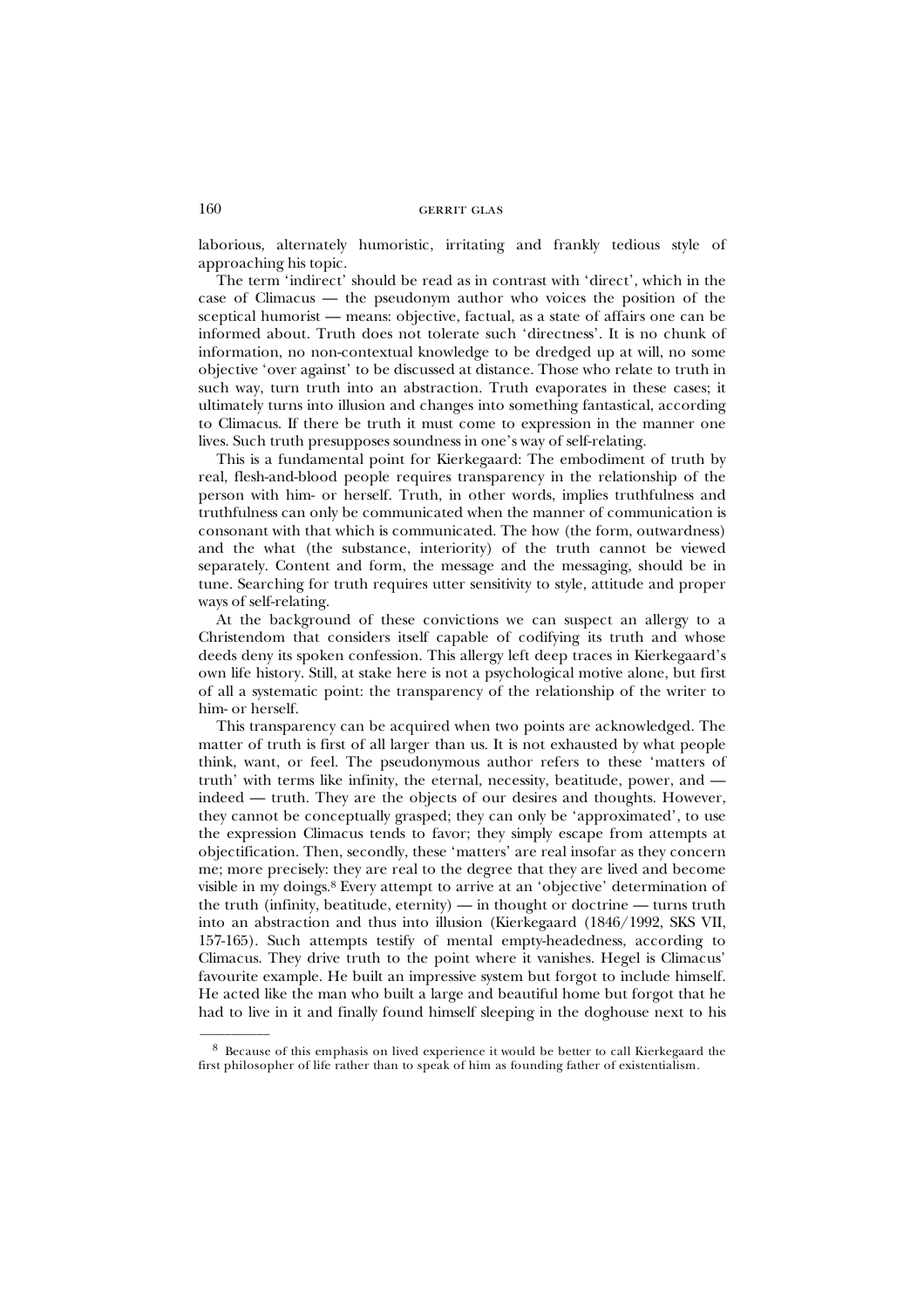castle (Kierkegaard 1848/1980, SKS XI, 158-159; compare Kierkegaard 1846/1992, SKS VII, 65 ff ).9

These two points indicate what Climacus means when he says that we have a double relation to truth: we relate to something that cannot be identified because it is larger than us, and this 'something' simultaneously determines us in our relationship to it (truth). Truth is both ethereal and concrete at once; it is both absent and present, it is objective and subjective. We cannot grasp it and we nevertheless respond to it in our attempt to grasp it.

This 'doubling' in the relation to the truth leads to tensions that cannot be overcome by mere reflection. The appropriation by which truth is interiorized does not consist of a state of tranquillity, but is in fact a movement full of tension. The appropriation is the attempt to bring together the objective and subjective moment. This occurs in the state of passion. We relate to the truth in 'pathos', i.e. in desire, conceived as 'infinite interest'. This interest is not extinguished (or: 'negated') once faith is found. Faith, rather, retains and deepens the interest. Identification with the object of faith is impossible; this object (God) can only be thought of in terms of approximation. Faith, therefore, will never be a condition of rest and relaxation, it is — to paraphrase Climacus — a passion which deepens the more we allow truth (God) to have an impact on our lives, on the way we are oriented, also on the way we are oriented with respect to our own lives. The more pathos deepens the more faith increases.

This tension is referred to with terms like 'paradox' and 'leap'. Faith is paradoxical in the sense that the infinite joins the finite in a way that retains the difference between the two. The more perfect one's faith, the deeper one's awareness of the incommensurableness between the frailty of faith and the sublime nature of the objects of faith. To the degree that faith gains depth, the inexpressibility and absurdity of faith is affirmed rather than reduced.

Something similar holds for faith as leap. In faith the world of doubt and alienation is not left behind. The leap does not end in a world of peace, harmony, and total insight. That is a misunderstanding. In the leap it is the leaping that counts rather than the landing site. 10 Faith does not pave the way; it holds on to and interiorizes the obstacles: fear, doubt, and 'dizziness', as results of the enormous distance between our frailty and the greatness of what/who we long for.

 $^9$  Caution is needed because Kierkegaard's pseudonyms primarily leveled their criticism at Danish followers of Hegel and not Hegel himself.

at Danish followers of Hegel and not Hegel himself. 10 Compare the humorous but also somewhat wry passage in *Concluding Unscientific Postscript* where Lessing and Jacobi are in conversation. Lessing is an important discussion partner for Climacus (with Kierkegaard behind him), because he asks the question as to how eternal (rational) truths can be founded in contingent historical facts. Lessing thinks that the gap cannot be closed by means of reason and that a leap must be made. Jacobi tries to tempt him to leap by suggesting that Lessing will be successful if he can find an elastic jumping board. Lessing answers that even then his old legs and heavy head will make it impossible for him to leap. The entire 'humorous' passage makes clear that the topic of discussion is not the leap as such, but, rather, how one relates to the leap. The gap has no 'objective' width. The longer one lingers in a situation of fear and horror the more the gap widens (Kierkegaard 1846/1992, SKS VII, 74-85).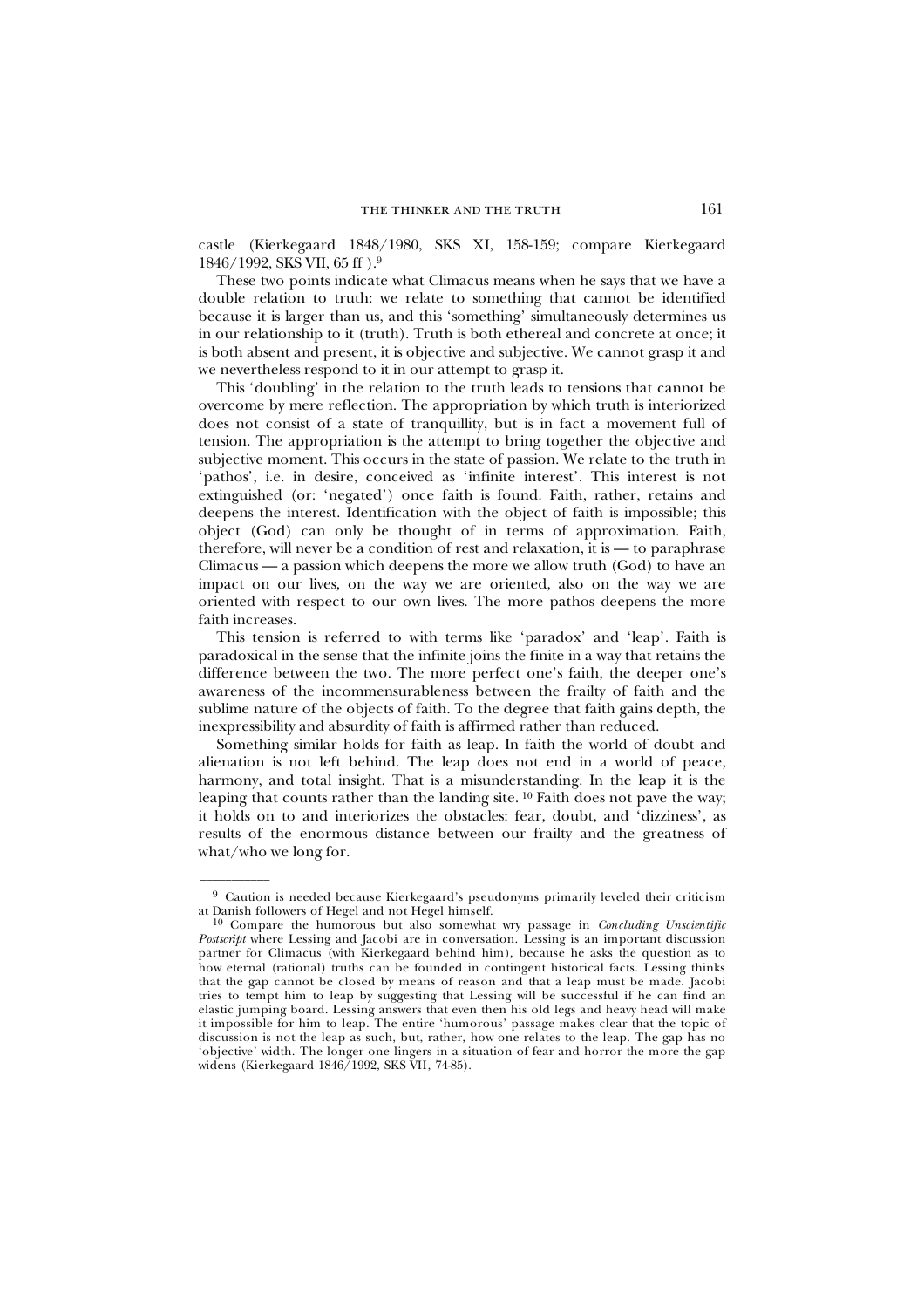An example of how the double relationship toward truth works in practice, may be helpful at this point in our discussion. It is an example about the relation between the author and his or her text and, also, about the implicit internal criticism between the pseudonymous characters.

How does a writer find the beginning? How is the relation to his subject historically possible? These questions are not entirely unexpected. If one does not already have the truth in one's possession and if on the other hand truth cannot be approached by way of approximations (as in the objectifying approach), then it is important to align the advent of truth with the process of writing and/or thinking itself. In writing and thinking it is crucial to find the right stance. The writer does not create his material *ex nihilo*. Nor does she just encounter it. The crucial task for the writer is to attune to a matter that at the very moment of its articulation tends to recede. No wonder that Kierkegaard puts so much effort in descriptions of atmosphere, mood, and the like. It is in this twilight zones of awareness that the relationship between the thinker and her material begins to take on shape.

A significant part of Kierkegaard's authorship consists in carrying on and writing down the struggle of finding a beginning and of adopting the proper attitude to the material. All of this takes place from the point of view of the various pseudonyms. And these in turn express themselves, from their own perspective, about each other and many other prototypical characters and situations. *Either/Or* is an excellent example of this struggle (Kierkegaard 1843/1995). The text opens with a mystification, mostly pointing forward to later themes (as the relation between interiority and outwardness). Victor Eremita presents himself in the Preface as the delivery man of an unordered stack of texts that came into his possession through happenstance. He found them in a secret drawer — interior — of a cabinet he had bought, more or less by accident. He describes how he waited five years before publishing them (in case an author would reveal himself); how he arranged the texts as well as he might into those of author A, later called the aesthete, and author B, later named the ethicist; and how in delivering the texts he sought no order at all (in his diary Kierkegaard came to contradict this). By underscoring his disinterest it is clear that Eremita as deliverer/publisher has no 'intent' with the text and that he is completely effacing himself with respect to its interpretation. The text must speak for itself. This presentation indirectly makes clear the difficulty for an author who — unlike Victor Eremita — does have 'serious' intent. Authors who 'mean' something with the text often make things too difficult for themselves, for instance because the reader is more concerned with the question as to what the content reveals about the author and his intent, rather than with the matter itself.11

<sup>11</sup> In relation to the authorship of *Either/Or* Malantschuk (1971) introduces additional links, by pointing to Kierkegaard's dissertation on irony and to Kierkegaard's turning away from the plan to publish a work entitled *Johannes Climacus, or de omnibus dubitandum est*. This work did get written, but remained unpublished (see *Papirer* IV Bl). Kierkegaard values doubt, for it teaches us not to take existence and thought for granted. At the same time it can, as existential stance, render existence hopeless and lame. In this connection Kierkegaard speaks of despair. In irony despair is at a distance, but its stagnating influence is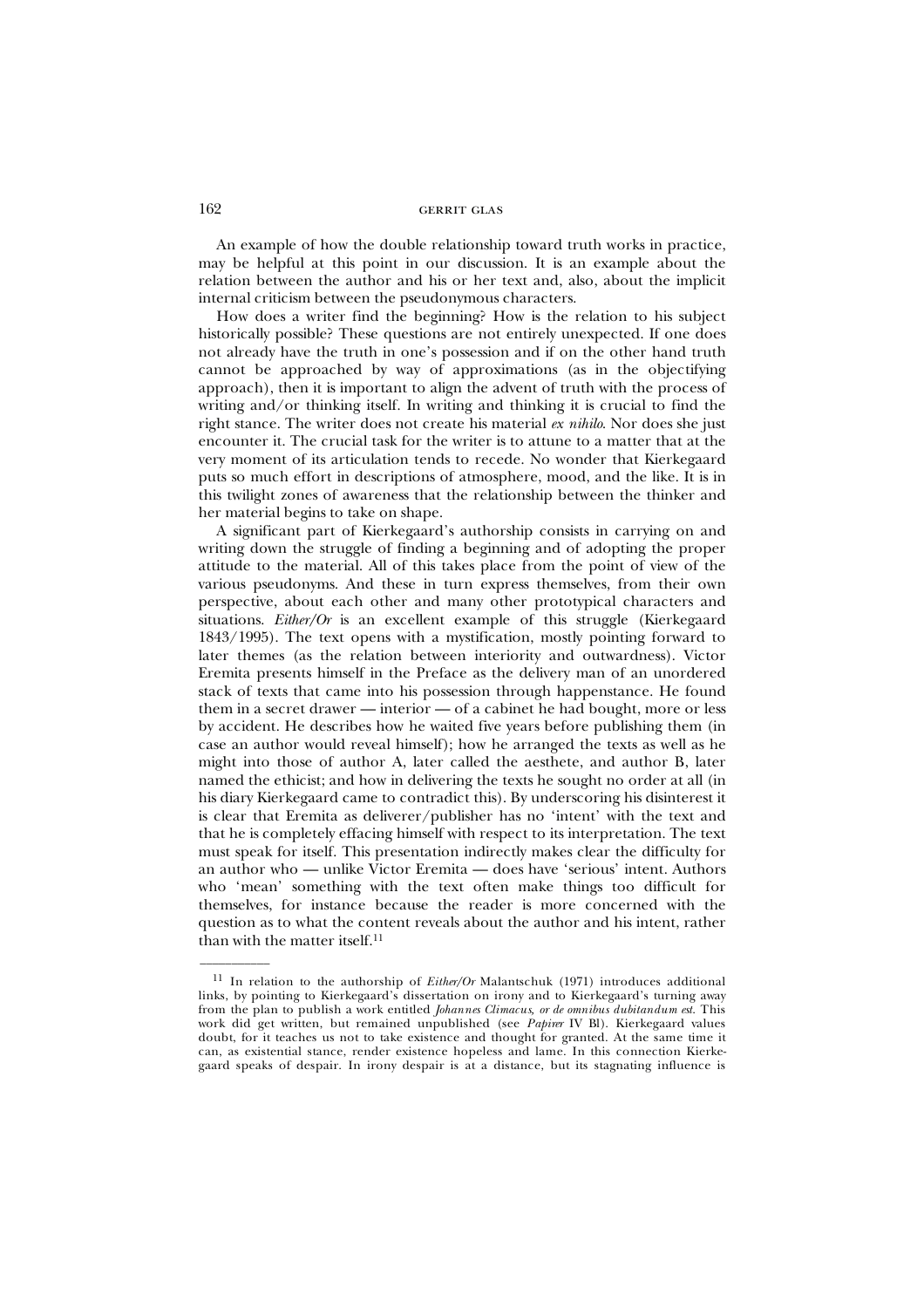How difficult it is to give a positive twist to this self-relatedness and to interiorize in a proper way, becomes clear in another major text, the *Concluding Unscientific Postscript*. Initially this text was meant to be a 'serious' concluding statement to *Philosophical Fragments* (Kierkegaard 1846/1992; Kierkegaard 1844/1985, respectively). Nevertheless, this 'serious' work is presented from the point of view of the critical humorist Climacus. This humorist makes things even harder for himself because of his ultra-critical attitude: at some point in his life he decided never to agree with anybody. Armed with this intention he goes in search of an answer to the question 'What does it mean for me to be a Christian'? As the text proceeds it seems that the weapons turn against the author himself. Climacus constantly relativizes the beginnings of insight and authenticity that seem to emerge. By subtly fooling himself, the author seems to torpedo the entire enterprise. Still, the text can be read quite differently too (Hannay 2001). It is the ultimately untenable position of the satirical humorist — who becomes a caricature of himself — that makes clear how restricted the humorist perspective is, and that being-a-Christian implies an essentially different relation to the truth. The humorist can only describe the conditions of faith in a negative way, namely, by underscoring the absurd and the absence of an object. Especially in the edifying works Kierkegaard corrects this image.

# 4. *Preliminary exploration of the reformational philosophical view*

\_\_\_\_\_\_\_\_\_\_\_\_\_

It seems worthwhile to interrupt our argument here for a moment to consider how Kierkegaard's posing of the problem relates to reformational philosophical insights.

 Let us begin with a specific question, the question of how the thinker relates to his own authorship. Can the philosopher identify himself with his own work? Can he talk about 'my philosophy'? Traditionally, philosophy — particularly philosophy of the metaphysical and rationalistic kind — avoids such individualism. After all, philosophy aims to overcome the local perspective and to address the community of thought across the ages. Reaching over contemporaries, the philosopher engages in debates with the classics and the great philosophies of the Middle Ages and Modernity. Reaching beyond himself and across time, the philosopher leaves his own local perspective behind. His philosophy is no longer 'his'. This is what Kierkegaard means when he says that thinkers tend to 'lose' themselves. They 'lose' themselves (or: their selves) in what surpasses them. On the other hand, such thinkers do not enter a timeless space. In their thinking and in their claims regarding the universal they remain

already at work. Doubt, then, is ambiguous. This means that there is no straightforward route from ironic doubt to a life in which doubt is transformed into self-effacing engagement. To find that path a number of intermediate stages need to be investigated. Kierkegaard does so in *Either/Or* and elsewhere. As to the relation with the dissertation on irony this work is still light in tone. Irony is described in terms of the contrast between the comical and the tragic. In *Either/Or* irony takes on the form of unhappiness. Irony is no longer naïve; it is marked by accident and fate (compare Malantschuk 1971, 217), thereby indicating a deepened form of self-relatedness compared to the earlier irony.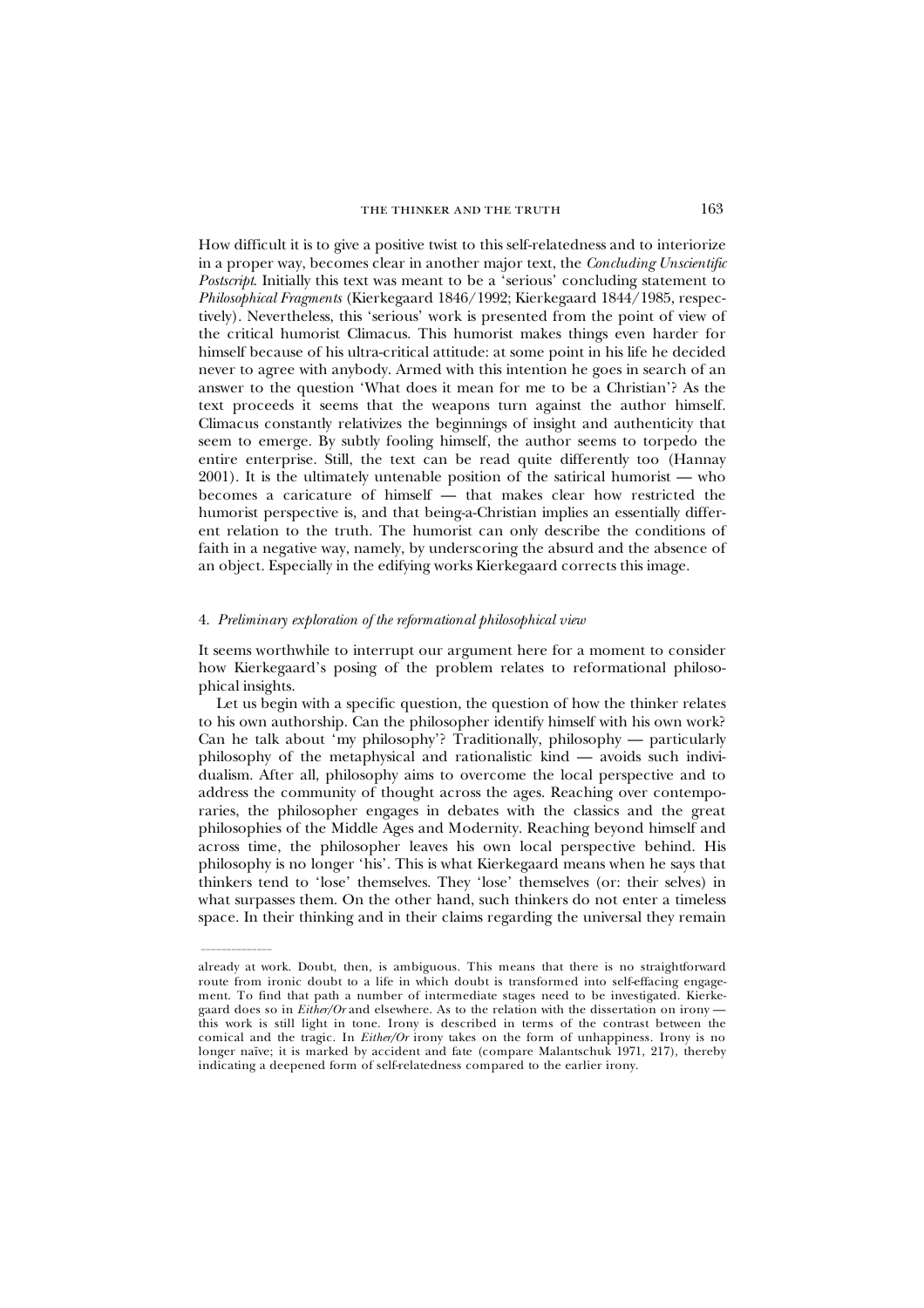bound to their own historical and social perspective. The struggle of nineteenth- and twentieth-century philosophy consists in the search after a relationship between these two perspectives, the personal and the universal. This relationship is seldom without tension. And this in turn renders talk of 'my philosophy' or 'my work' rather paradoxical.12

 How does reformational philosophy relate the personal perspective to the universal intention? The then retiring Chairman of the Association for Reformational Philosophy, Sander Griffioen (2003, 241-274), gave his valedictory speech the title 'My philosophy'. In the opening sentences he states that the title is meant ironically. But gradually this irony proves but relative. As the argument progresses it grows more serious. Christian philosophizing, says Griffioen, knows that its attachment and its dynamics is determined by a reality that escapes purely conceptual understanding. In virtue of its universal intent genuine philosophy will not lock itself up in a local 'me'-perspective. At the same time all philosophy, including Christian philosophy, is wholly local, that is, contextual, for its every fibre is bound to concrete life and to the contemporary intellectual debate. However, difference, diversity and socialcultural determination detract nothing from the larger perspective. All reality, in its bewildering variety is, at a deeper, religious level, a whole. This totality can never completely be grasped and understood. But this is no demerit for our knowing, because — to put it very briefly — knowing can rely on its being upheld by trust: trust in our knowing faculties, trust in the reality of certain principles and norms, and trust in the Origin of meaning. Trust has its wellspring, so to say, in the divine *a priori* of creation, fall and renewal. So far, Griffioen.

It is seems from this account that the intricacy of aligning writer and subject is not so much of a problem for Griffioen. A similar impression prevails when one reads work of other reformational philosophers. We search in vain for the torment of some of Kierkegaard's pseudonym authors who attempt to establish a proper attitude toward their subject. We don't find lamentations about the impossibility of an objective account of truth. The 'subjectivity' of the thinker is addressed in terms of having a 'local perspective', of contextuality, and of particularity. Reformational philosophers are aware of the possible tensions between different perspectives, they speak about the brokenness and ambiguity of our philosophical understanding, but these tensions, ambiguity and brokenness are overarched by the idea of a totality of meaning. In contrast to Climacus, main proponents of the Reformational tradition do not see a structural problem here. If there is a tension, this is due to apostate tendencies in our heart, that enter into our life- and worldviews and lead to absolutization of certain aspects, or parts, of reality. However, these tensions can be addressed and corrected.

<sup>&</sup>lt;sup>12</sup> One elaboration of this thought could be that post-modern philosophers are far less ironic — at a distance — regarding themselves as they purport to be. The post-modern philosopher does not forget himself; rather, he inserts himself prior to all discourse on the universal and on the community of thought. In Kierkegaardian terms he takes himself far too seriously by continually letting his own historical shaping and the perspectivism of his perspective dominate the picture.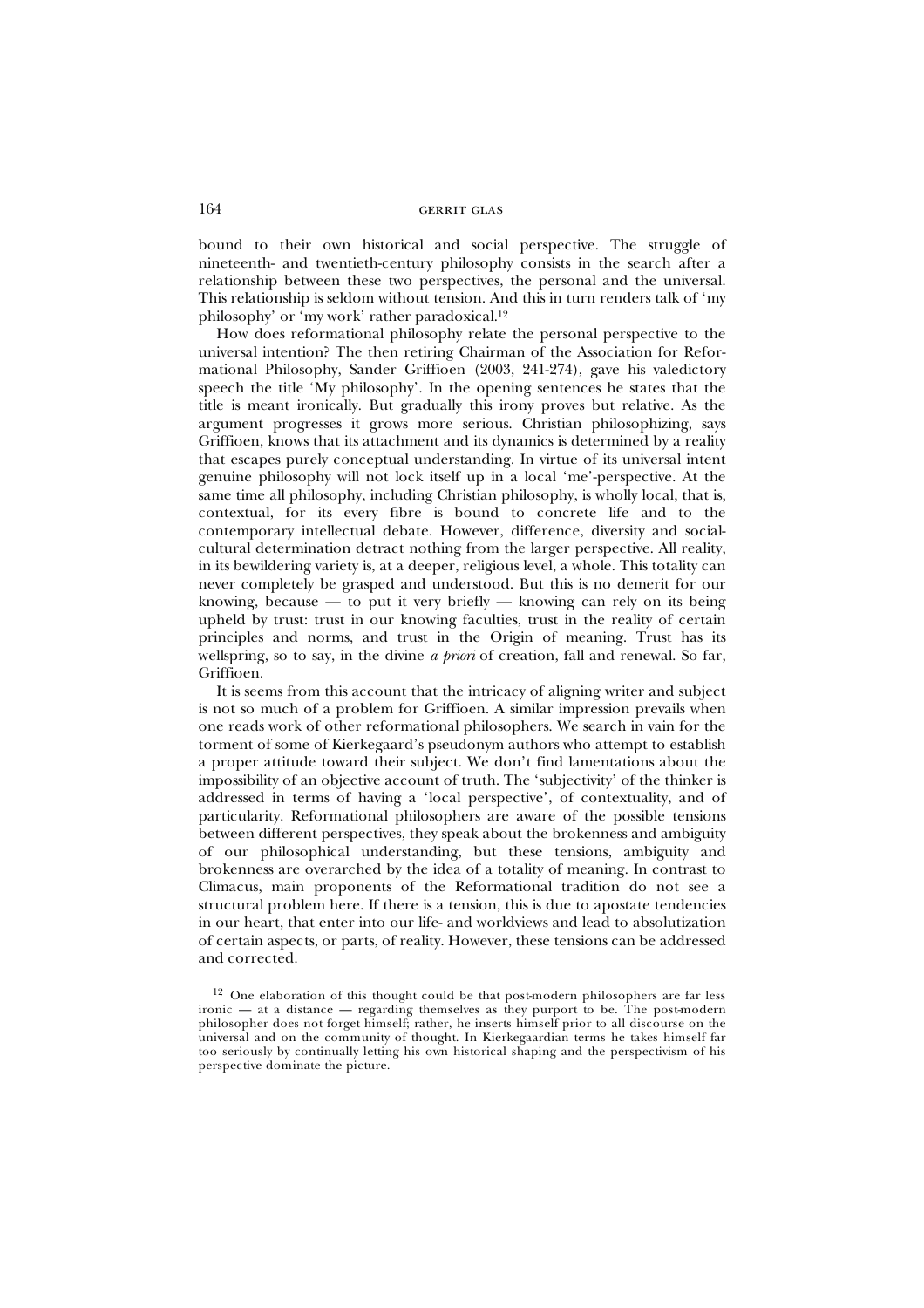Typical in this respect is what Henk Geertsema says about the 'human' character of knowing. Contextuality and individuality should not primarily be seen as restrictions of our knowing capacities, he says. They are in fact expressions of being placed in a normative and temporal context. This contextuality is not chaotic and contingent, but characterized by coordinates such as 'meaning', 'law', 'subject (to the law)', 'creation as promise-imperative', and 'createdness as a way of responding'. The wholeness that we humans long for, is at bottom a religious unity found 'in' the relation to the Creator and to Christ; and not in humans or in human nature or in a given idea of a totality of being(s) (Geertsema 1992, 130).

Reformational philosophers, in other words, see no fundamental tension between the manifoldness and particularity of subjective perspectives and the unity of these perspectives in the relation to Christ. The idea of unity is not a theoretical concept, according to Dooyeweerd, but a 'religious-transcendental idea', a boundary idea we need in order to guide our theoretical intuitions. Something similar holds for the idea of totality. Wholeness is an expression of the underlying unity. This idea cannot fully be grasped conceptually. It should, nevertheless, be presupposed, as theoretical idea guiding our thoughts to what transcends our theoretical understanding and as religious promise.

However, and secondly, at other places Dooyeweerd does give rise to the idea of more intrinsic limitations in our relation to truth. I am referring here to what he says about the perspectival structure of knowing truth. This perspectival structure consists of the relationship between four horizons: a religious horizon, the horizon of cosmic time, the modal horizon and the plastic horizon (or: the horizon of knowledge of individuality structures, *NC* II, 560). Each of these horizons seems bound up with a specific epistemic attitude: a religious attitude, an orientation to unity and totality, a directedness to modal spheres and an attitude directed to individuality structures (things in terms of their structural and individual identity), respectively. The perspectives relate to distinct ways of knowing. The most important similarity with Kierkegaard is again — the rejection of the possibility of a theoretical totality view. The wholeness of reality is a background intuition of our daily lives. In theoretical thought it is only given as religious-transcendental idea.

 Fundamental as this distinction between epistemic attitudes is, it does not lead to separation between epistemic realms or splitting up of the notion of truth. Cutting through all the (horizontal) perspectives there is the vertical dimension, the religious directedness of the 'full' selfhood towards the Origin of meaning. This selfhood is the heart of all human existence, hence of both 'naïve experience' and theoretical thought. In Dooyeweerd truth refers first of all to being properly attuned in this 'vertical' orientation, rather than agreement between reality and thinking in each of the (horizontal) perspectives. Truth does not first of all consist in the agreement between thinking and being, experience and reality. It consists in something deeper, namely 'being (standing) in the truth' (*NC* II, 571). This stance is expressed as the firmness and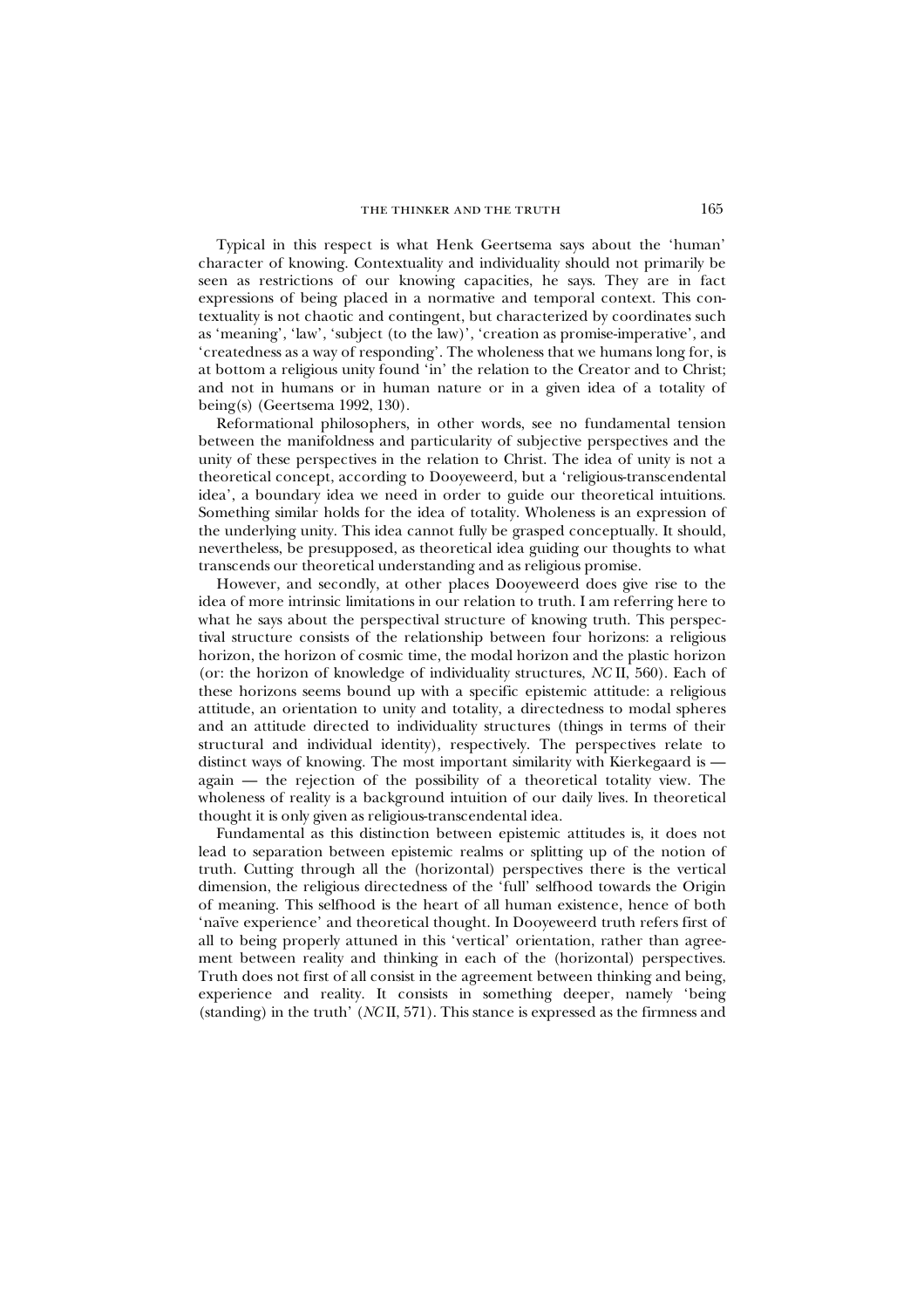certainty granted to humans in their earthly life when the selfhood — guided by Word revelation — orientates itself to the Origin of meaning.13

This last formulation suggests, again, both a noteworthy similarity and a difference with the Danish thinker. Both thinkers agree that truth is first of all lived and should be seen as rooted at the deepest level of our selfhood, where we are open toward the Origin of meaning. This is the point both thinkers endorse. The difference is that in Dooyeweerd's approach opening oneself does not lead to (temporary) exclusion of other or preceding perspectives. The perspectives (religious, cosmic, modal, plastic) add to one another. For Dooyeweerd, in other words, the perspectival structure of truth does not imply exclusion, but points to the limitations of our knowing faculties; limitations that in a certain way are superseded by the religious-transcendental intuitions of coherence, unity and origin. For Kierkegaard the relationship to truth remains bound to what he calls the moment (actual). The adoption of a proper attitude requires self-inquiry and, in fact, a whole number of virtues: truthfulness, honesty, self-sacrifice, and the transformation of anxiety into a willingness to surrender. And even then, if all these requirements are met, our stance toward truth remains paradoxical and double.

# 5. *Truth as subjectivity*

\_\_\_\_\_\_\_\_\_\_\_

I turn back to Kierkegaard. What does it mean to say that truth resists objectification? Does it mean that truth completely escapes objectification? Or does it escape complete objectification? And what happens to the thinker in the movement of interiorizing and deepening?14 Does interiorizing and deepening confirm something that was already there, or is the renewal complete?

Kierkegaard and reformational philosophers agree with the idea that thinking, by concentrating on truth, undergoes a deepening and, even, a reversal. This is expressed by Kierkegaard's notion of passion. Belief as passion shows a more than superficial resemblance with 'dunamis', the term Dooyeweerd uses to indicate the dynamic component of religion, which for him is first of all a driving force. But does such deepening and reversal disrupt all continuity and coherence? Does the thinker leave everything behind?

<sup>13</sup> Dooyeweerd puts it this way: "The transcendent, religious fullness of Truth .... does not concern an abstract theoretical function of thought. It is concerned with our full *selfhood*, with the *heart* of the whole of human existence, consequently also the centre of our theoretical thought." (*NC* II, 571) He refers subsequently to Vollenhoven, who discovered that the word truth in the Scriptures refers to steadfastness, certainty, reliability. Dooyeweerd continues (*NC* II, 571-2): "the fullness of the meaning of truth is a matter of revelation, when through our faith function we acquire full confidence in the reliability of God's Word, trust in God as the origin and source of all truth, and faith in Christ as the perfect Revelation of God." He continues: "But there is one thing a truly Christian philosophy should never doubt, viz. that all relative truths, within the temporal horizon, are only true in the fullness of Verity, revealed by God in Christ. Any hypostatizing, i.e. any absolutizing of that which is relative, turns truth into falsehood." (*NC* II, 572). Zuidervaart (2008a, 2008b, 2009) has criticized Dooyeweerd's notion of 'standing in the truth'. My response to his position can be

<sup>&</sup>lt;sup>14</sup> See for what follows also Hamilton (1998) and Evans (2006, chapters 2, 7, 10).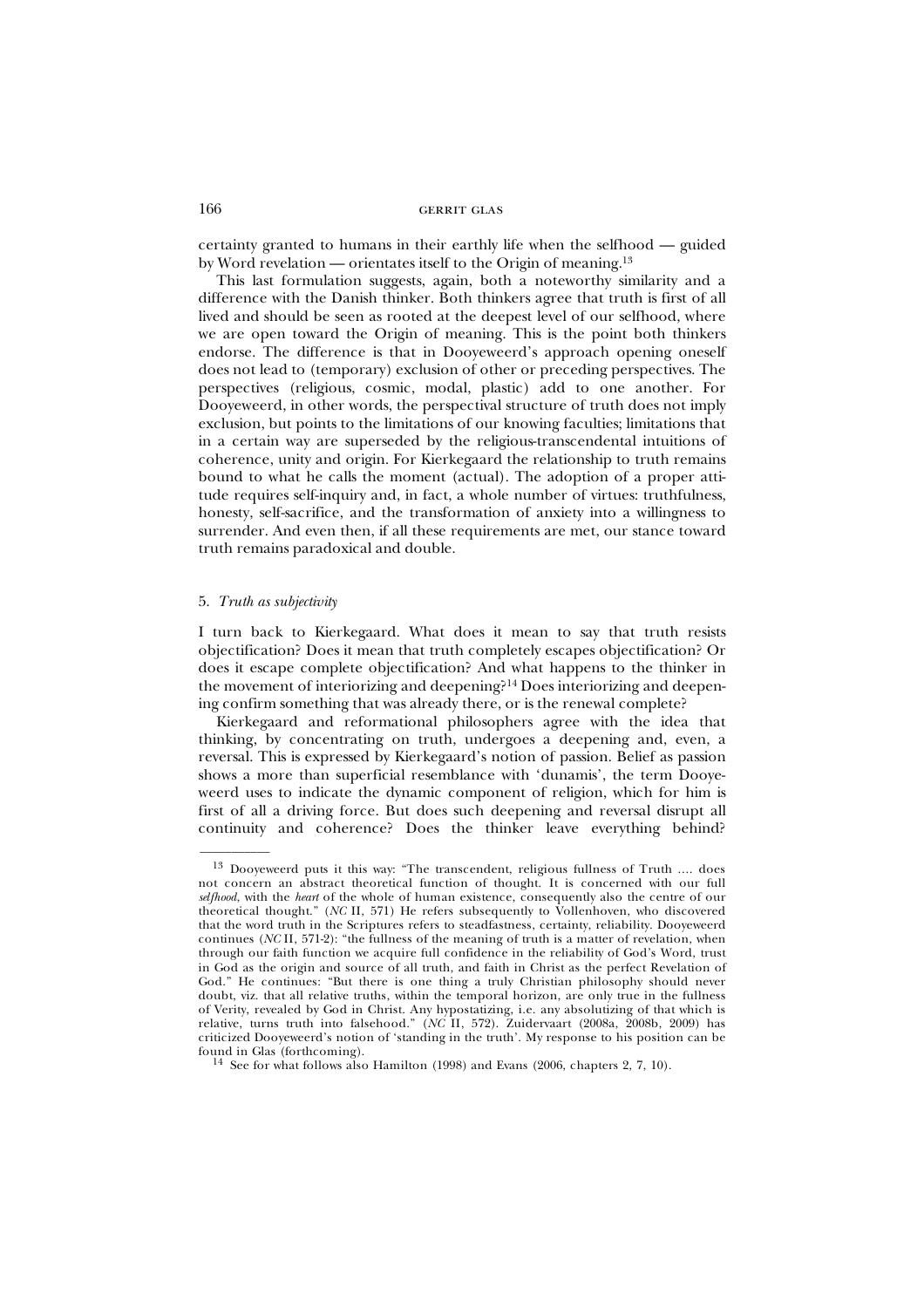Reflection on Kierkegaard's thesis that 'truth is subjectivity' may shed light on this issue. I will take as guide three notions: objectivity, system, and world history.

To put us in the right position for reflection on this thesis, let me first briefly point out how the pseudonymous authors understand the concepts of self, subjectivity, self-relatedness, and the thesis of the subjectivity of truth. In a cautious interpretation this thesis means that truth is always truth in relation to a human being rather than a truth by itself. The thesis implies more specifically that truth expresses itself not only in more insight into truth, but also in a deepening of the relationship to truth which is *also* a deepening of the relationship with oneself. Subjectivity refers to this interior aspect of the I-self relationship. This interiority does not aim at the inner life of a solipsistic *cogito*. It is a form of (self)relatedness that is embedded in other relationships.15

The self is a relational category. It is, according to Anti-Climacus (Kierkegaard's most Christian pseudonym) in *Sickness unto Death*, "a relation which relates to itself, or, that in the relation which is its relating to itself. The self is not the relation but the relation's relating to itself." Somewhat further Anti-Climacus calls the self the 'positive third'. The self can only be positive because it is established by something else, outside itself (Kierkegaard 1848/1980, SKS IV, 129). Later in the text this 'something else' is called a power, in which the self is 'transparently' grounded (Kierkegaard 1848/1980, SKS IV, 130, 161, 164, 242).

To paraphrase these formulations: We humans are not able to posit ourselves. We need a transcendent power to give ground, and thereby life, to whom we are. This power is a *dunamis* that both hurts and opens. It helps to keep the I-self relationship open — and so rescues it. But this opening-up does not occur without anxiety, suffering, and other inner turmoil. Without this power the I-self relationship would be passive and would end in an empty mimetic circle in which I and self mirror one another.16 In the end I and self would coalesce and become a purely 'negative unit' as Anti-Climacus calls it.17 Put differently: if becoming a self consists of the interiorizing of truth, the I-self relation, with all its doubt, fear, desperateness, and pride, must deepen and transform spiritually into an existence that is attuned to a power outside itself (Verstrynge 1997). *Sickness unto Death* and other works are one lengthy attempt

<sup>15</sup> For an illuminating introduction into the notions of self, truth, and subjectivity, see

Evans (2009, chapter 3).  $^{16}$  This is my — slightly anachronistic — summary of what the pseudonymous authors indicate with terms like despair, anxiety, absent-mindedness, and so on

 $17$  Here we encounter a basic difference with Hegel's thought, especially his analysis of the dialectic of *Anerkennung* (recognition). In the recognition of the other (= that which consciousness has outside itself) consciousness performs an *Aufhebung* (negation) of the otherness of the other. This *Aufhebung* is made possible through recognition; it is recognizing that the other is another consciousness, which consciousness encounters within itself (hence the reference to a doubling of consciousness). Next, this other consciousness is interpreted as my consciousness of the other consciousness; consciousness, therefore, recognizes itself in consciousness of the other (identification). In Kierkegaard's thought no such identification can obtain. The Hegelian doubling turns into ambiguity and, ultimately, into a paradox in Kierkegaard (see also Taylor 2000).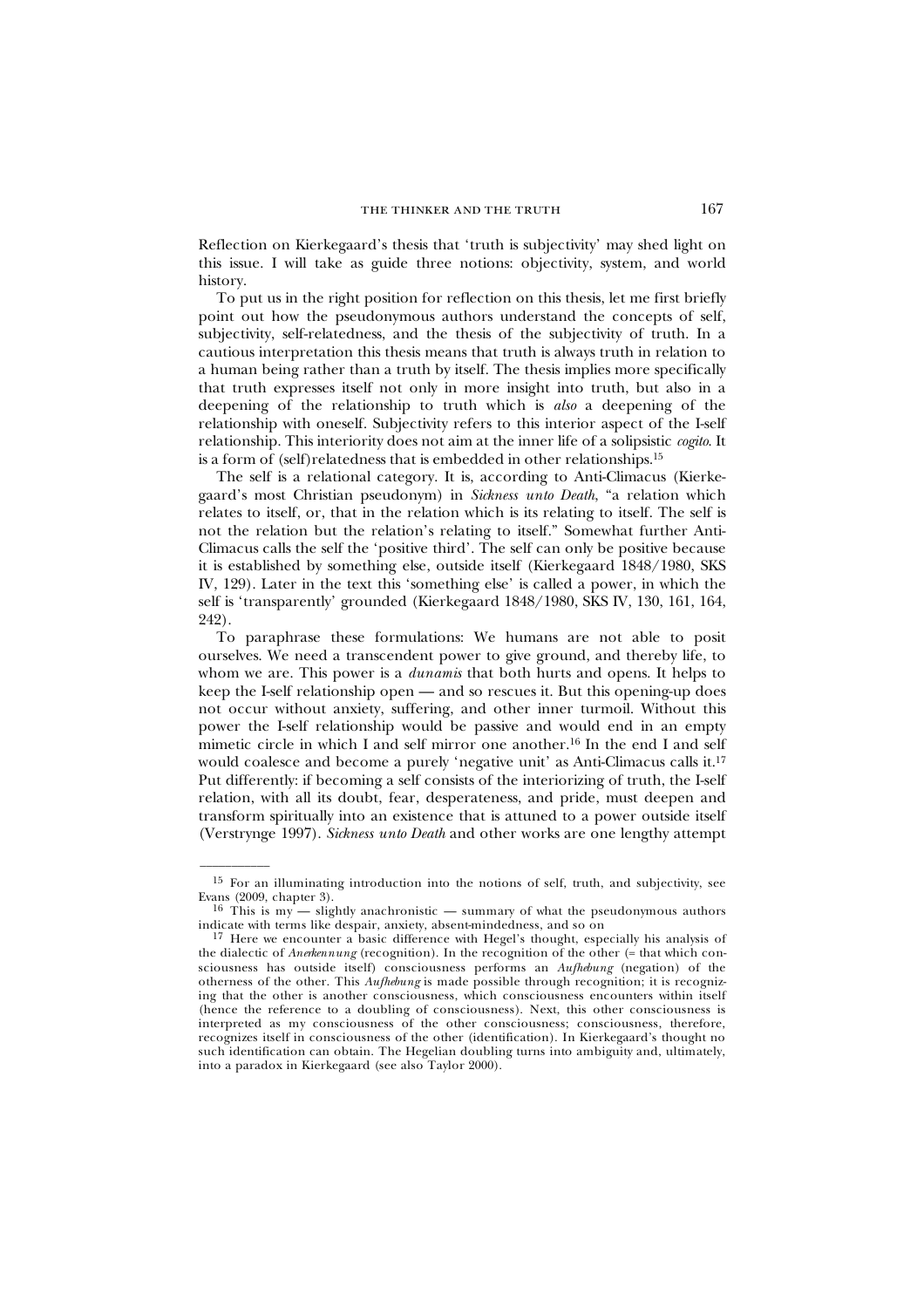to describe the varieties of self-relating in relating to this power. It is tempting to call this project an existential apologetics for religion and a life with God. However, we should keep in mind that this could only be said from a position that the pseudonymous authors don't allow themselves to have, the position of a super-author, overviewing the field. This position would be highly problematic, because it is abstract. The pseudonymous authors begin in the middle, with their distorted, desparate, fearful, doubting and demonic characters. They follow the vicissitudes of these characters, thereby only indirectly suggesting how relating to one's self-relatedness can only lead to transparency if this selfrelatedness is grounded in a power outside. This 'grounding' is what we call faith, according to Anti-Climacus (Kierkegaard 1848/1980, SKS IV, 242).

Ultimately, deepening and inner transformation do not take shape gradually; they require a leap. Anti-Climacus discusses this leap in the second part of *Sickness unto Death*. Here the emphasis shifts to the 'power' rather than to the doubting individual. It is then, when anxiety and pride are receding, that new ways of self-relatedness come to the surface: guilt, demonic possession, repentance, surrender and, finally, forgiveness. Only then, it becomes clear that the subject cannot posit itself, but should attempt to clarify how self-relatedness is grounded in the power outside the self.

In *Concluding Unscientific Postscript* Climacus describes a similar shift of perspective in order to illuminate the religious layer in the relationship of the thinker to herself. Climacus employs an ingenious thought experiment in which he reverses his starting position by assuming the thesis that subjectivity is untruth (Kierkegaard 1846/1992, SKS VII, 174 ff). In taking this thesis seriously one can do justice to the datum that a human being — as a 'becoming' being — must mature towards the truth and cannot begin from an ideal 'state of rectitude'. In this understanding every subject sets out in untruth. This untruth is then linked with original sin — the topic in *The Concept of Anxiety* (Kierkegaard 1844) — and from there with notions such as guilt, repentance, forgiveness, imitation, self-sacrifice and martyrdom.18

To sum up: the concepts of self and 'interiority' do not refer to a subject that posits itself. And self-relatedness is not a form of introspection or inner perception of a Cartesian solipsistic subject. Kierkegaard's self is a relational subject that in the relationship to itself simultaneously relates to others and to God. This self does not posit itself, but it is grounded in a power outside itself, in God, who sustains, opens and shapes the way we relate to our selfrelatedness.

Let me now flesh out the significance of the thesis that truth is subjectivity in terms of the notions of objectivity, system, and world history.

#### **Objectivity**

Why draws Kierkegaard such a strong contrast between objectivity and subjectivity (see Kierkegaard 1846/1992, SKS VII, 101-103, 160-170)? One answer is that the objectifying approach never will lead to absolute knowledge, \_\_\_\_\_\_\_\_\_\_\_

<sup>18</sup> For Kierkegaard on suffering, imitation and martyrdom, see Vos (2002).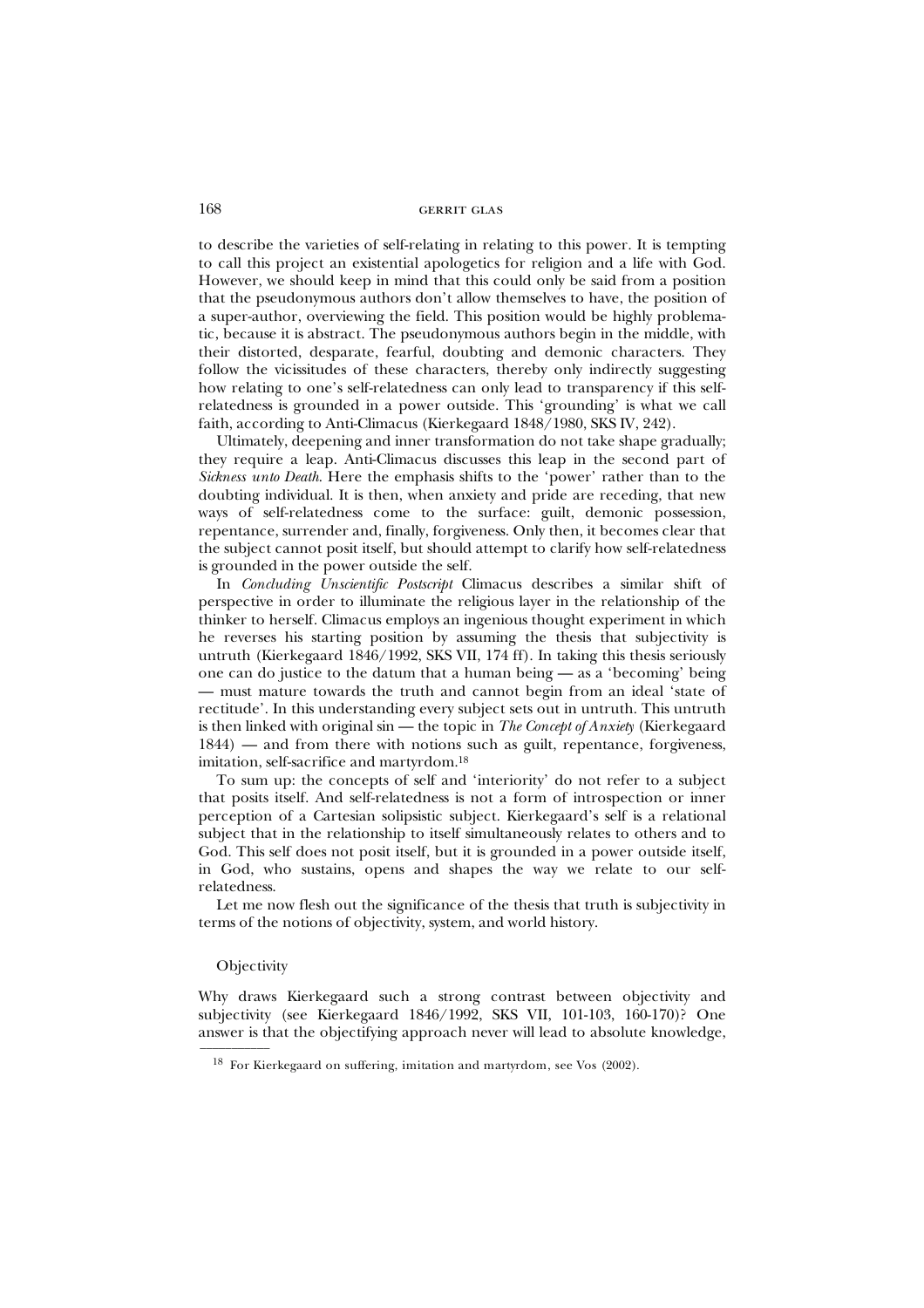but only to an approximation of it. However, if there be truth it must be absolute, according to Climacus. Objectifying approaches to the cosmos and to history are, by definition, approximations. They never picture the totality. Climacus compares the attempt of objectifying the totality (of meaning) with pantheism. The pantheistic position assumes a cosmos in which the eternal God is everything in everything, at every moment (Kierkegaard 1846/1992, SKS VII, 100-103). Such pantheism cannot be the starting-point for thought. For, the human condition is utterly historical. The absoluteness of truth can only become real from the standpoint of subjectivity. In objectifying thought absolute truth is at best a conceivable possibility (or: hypothesis). In actual thinking such truth never will become reality (or: actuality).

Here I interrupt the argument. Is Climacus not exaggerating here? Is it true that truth is absolute? And is it true that the objectifying approach 'forgets' the subject? Does Climacus not give a highly idealized and absolutized version of theoretical thought as aiming at pure and completely detached objectivity?19 However legitimate such criticisms are, for Climacus they seem to lack relevance. Concerning abstract thought he says for instance, that it assumes a completed truth and thus an ideal identity of thought and being.20 From this ideal identity there is no way back to the subject, because going that way would imply concretization, application in the here and now. Such concretization would mean that the ideal identity is exposed to the becoming (changing) character of temporal being. In becoming there can be no identity of thought and being (Kierkegaard 1846/1992, SKS VII, 157-160). God alone, in his actuality, has such identity of thought and being. Hence, in abstract thought that which *par excellence* can never be entirely abstract, must necessarily remain abstract: the subjective thinker herself.

<sup>&</sup>lt;sup>19</sup> I follow this line of questioning a little further, in order to highlight its relevance for today. Is the method of abstraction not just temporarily at work and are 'method' and objectification not put aside when scientific results are applied to the everyday world? And, the other way around, is theoretical thought not always bound to a certain measure of subjectivity  $\sim$  for instance, as a result of the fact that theorizing always occurs in a particular context? Is Climacus not neglecting the more daily practices of objectification for instance in the use of instruments (machines, tools) — which do not exclude subject participation, but presuppose it? Recent approaches in philosophy of neuroscience suggests that our cognitive acts are embodied, embedded and enacted. These approaches suggest more naturalistic and pragmatic ways of combining the subjective and objective perspective. Objectification is, then, neither a special act of detached inner representation, nor an equally detached externalization of such representations in, for instance, models, schemes, and algorithms. Subjectivity comes along with the embodiment of our acts, even highly sophisticated cognitive ones. See for instance Varela, Thompson and Rosch (1993)

 $20$  Later (Kierkegaard 1846/1992, SKS VII, 269) Climacus will make a distinction between pure thought and abstract thought. Pure thought tries — in vain — to cut off every tie to the subject; abstract thought does have some distant awareness of a subject. Of pure thought Climacus then says that it is a phantom of abstract thinking that is by nature not interested in the subject. I say this in order to highlight that close-reading of the text highlights subtleties that cannot be done justice to in this article.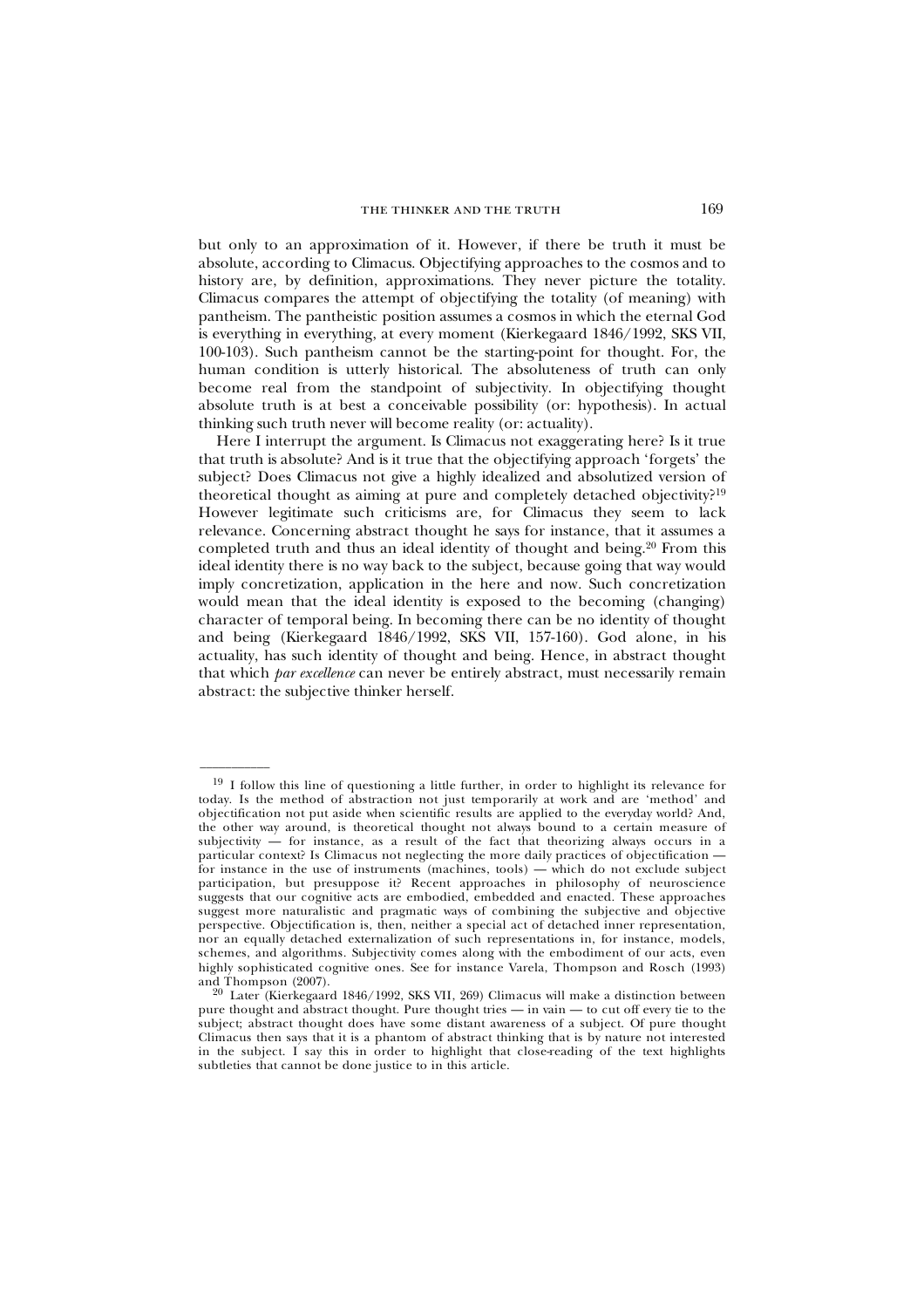# System

\_\_\_\_\_\_\_\_\_\_\_

Climacus emphasizes, as we have seen, that the subjective and objective approach cannot be chosen simultaneously and can therefore never simultaneously be true. This brings us to the notion of the system (see Kierkegaard 1846/1992, SKS VII, 88-103). When Kierkegaard speaks about a system, he often means Hegel, who, according to Kierkegaard, tried to think together the subjective and the objective as simultaneous. For this thinking together, the concept of mediation is central. Mediation refers to the attempt to join the subjective and the objective in the present. Mediation is annulment and conservation at once, in German indicated with the term *Aufhebung* (synthesis at a higher level) (Kierkegaard 1846/1992, SKS VII, 186). It is annulment because the original elements are transformed into something new, and therefore do not exist anymore. It is conservation, because the content of the elements is preserved in the new synthesis.

Kierkegaard comments on this extensively. His main point is that such mediation remains by definition abstract, because it takes place in thought. Thinking together the subjective and the objective, trying to adjust (and even reconcile) the existing individual as subject and truth (or the idea of God) as the object, — this will always continue to be a matter of arguing and constructing, in thought. In such thinking, the subject by definition turns into something accidental, into a function within the system, something that essentially makes no difference and is doomed to disappear, according to Climacus. The system is in essence indifferent; it wipes out all differences. Climacus thinks contrary about being-human. Being human should be defined in terms of difference, even in an intensified form, as paradox.21

Man comes closest to this simultaneity of subjectivity and objectivity in passion. Passion is paradoxical in that it keeps a secret. The secret is what escapes, because of its transcendence. The secret is an 'over-against' that never can be objectified, or, caught in our schemes. The Christian reader, of course, thinks here of the person of Jesus Christ. Christ is the object of faith, He escapes from our conceptual schemes and transforms our subjectivity. In the more technical language of the *Concluding Unscientific Postscript*, it is precisely because of the fact that the 'over against' of thought (and faith) offers resistance against conceptual appropriation that it keeps to exert influence on the I-self relationship. Viewed from this perspective, truth can be radically subjective and yet the subject need not be swamped by subjectivism. It is the dynamic exerted by the 'over against' that prevents solipsism. Resistance to this power, however, can end in isolation, despair, and solipsism.

<sup>21</sup> To compare Hegel and Kierkegaard is extraordinarily interesting, and I consider it crucial to the understanding of existential phenomenology, deconstructivism, and the debate on the nature and future of Christian philosophy; for examples, see Berthold-Bond (1998), Liehu (1990), Taylor (2000).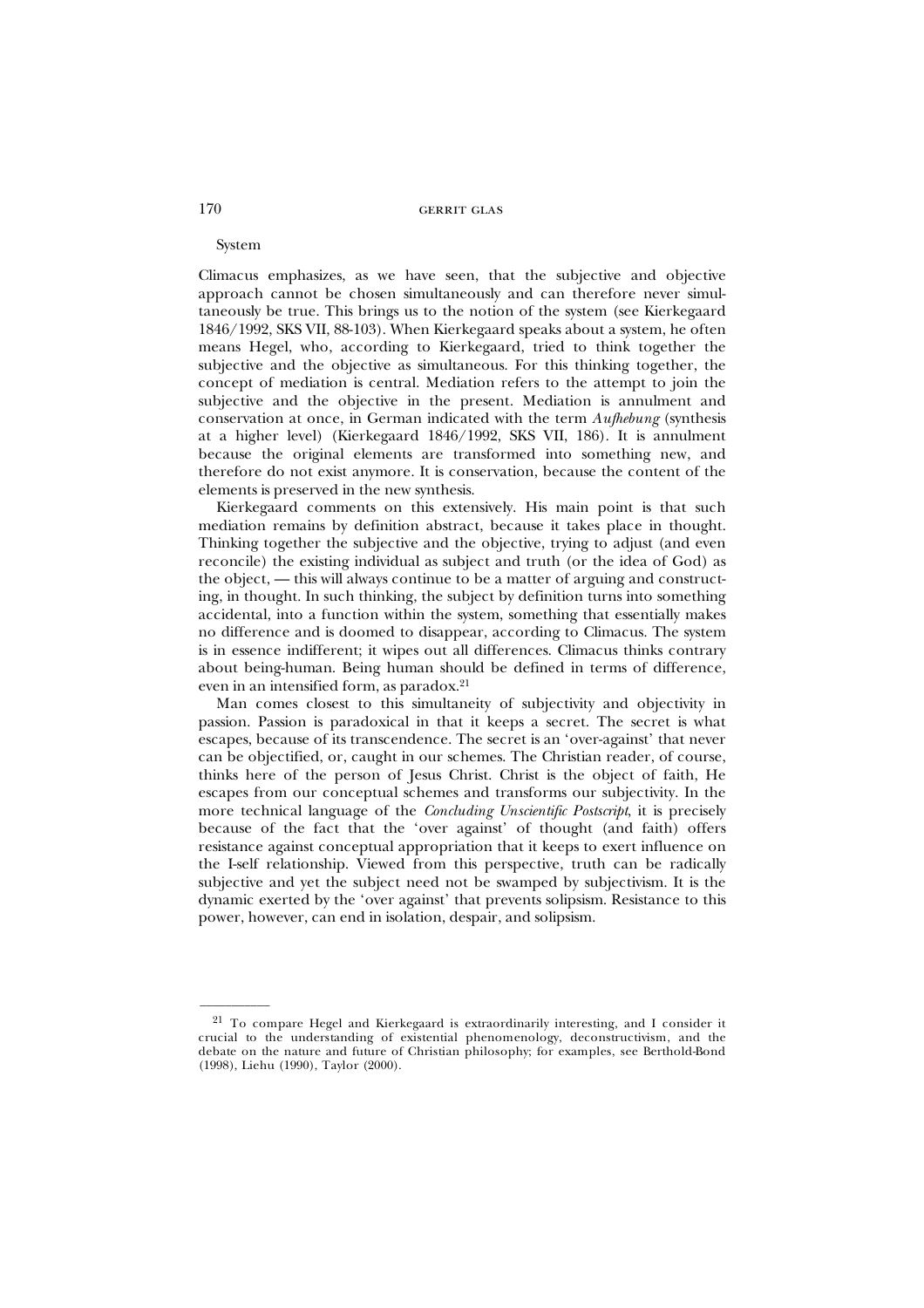# World history

\_\_\_\_\_\_\_\_\_\_\_

Through all of this glimmers a philosophy of time which brings us to the third moment that needs to be addressed: world history (see Kierkegaard 1846/1992, SKS VII, 108-136). Like the idea of system the idea of world history presupposes the totality. As expected, Kierkegaard objects to the view that the thinker is able to think history as totality. Such thinking, again, forgets itself and such forgetting is existentially impossible.22 In the reconstruction of world history the thinker cannot escape from adopting a certain perspective. The world-historical thinker rows against the stream of this historical perspective. The question is whether this can be done. Climacus holds that such detachment and rising above one's historical perspective is impossible, not so much due to lack of time or mental capacity, but more essentially because — in speculative form — it irrevocably leads to effacing of subjectivity. The very idea of world history itself is already bound to objectifying thought and thus can at best be approximated, which is at odds with the claim to absoluteness by world-historical thinkers like Hegel (see earlier). Put differently, by the act of abstraction the category of the real (or: actual) is reduced to the possible. Completed world history is a kind of thought experiment, bound to a theoretical attitude of thought. Such thinking remains hypothetical, it refers to a possibility and cannot reach any further than that. Such reflection remains at a distance from real life, from the 'actuality' of decisions and from ethics.

 Kierkegaard's philosophy of time can be reconstructed from passages in *The Concept of Anxiety* and again in *Concluding Unscientific Postscript*. In these works passion, as desire for the infinite, intensifies to pathos that anticipates eternity. The eternal thus becomes a future that affirms its reality through its operation in the present. Passion is described as an 'instantaneous continuity' that 'both arrests and impels'. This difficult formulation expresses that focusing on ultimate concerns leads to both existential concentration ('arrest') and dynamics ('impel'). Concentration, or deepening of the I-self relation, does not lead to a standstill. The subject with passion is not absorbed by an eternal world full of Platonic ideas. Nor does the subject with passion disappear in a world of ethereal abstractions. This subject exists fully in time (Kierkegaard 1846/1992; SKS VII, 258-313).

This fullness is, in fact, comparable with the fullness in time that characterizes the Dooyeweerdean subject with its supratemporal heart. The instantiation is a coming into existence that puts existence into motion (compare the religious dynamic that originates in the supratemporal heart; and, ultimately, in the Origin of meaning). Kierkegaard does not use the term concentration so much, but the term actuality: the moment acquires (existential) weight, so to say, in the existential deepening of the I-self relation, which is a concentration within time. The difference with Dooyeweerd is that Kierkegaard's pseudonymous authors put more emphasis on the element of reversal (or: conversion). The proper stance to truth is not at all self-evident; it requires a transformation

<sup>22</sup> This 'forgetfulness' is characteristic for most of traditional philosophy, according to Climacus. Exceptions are, among others, Socrates and Hamann.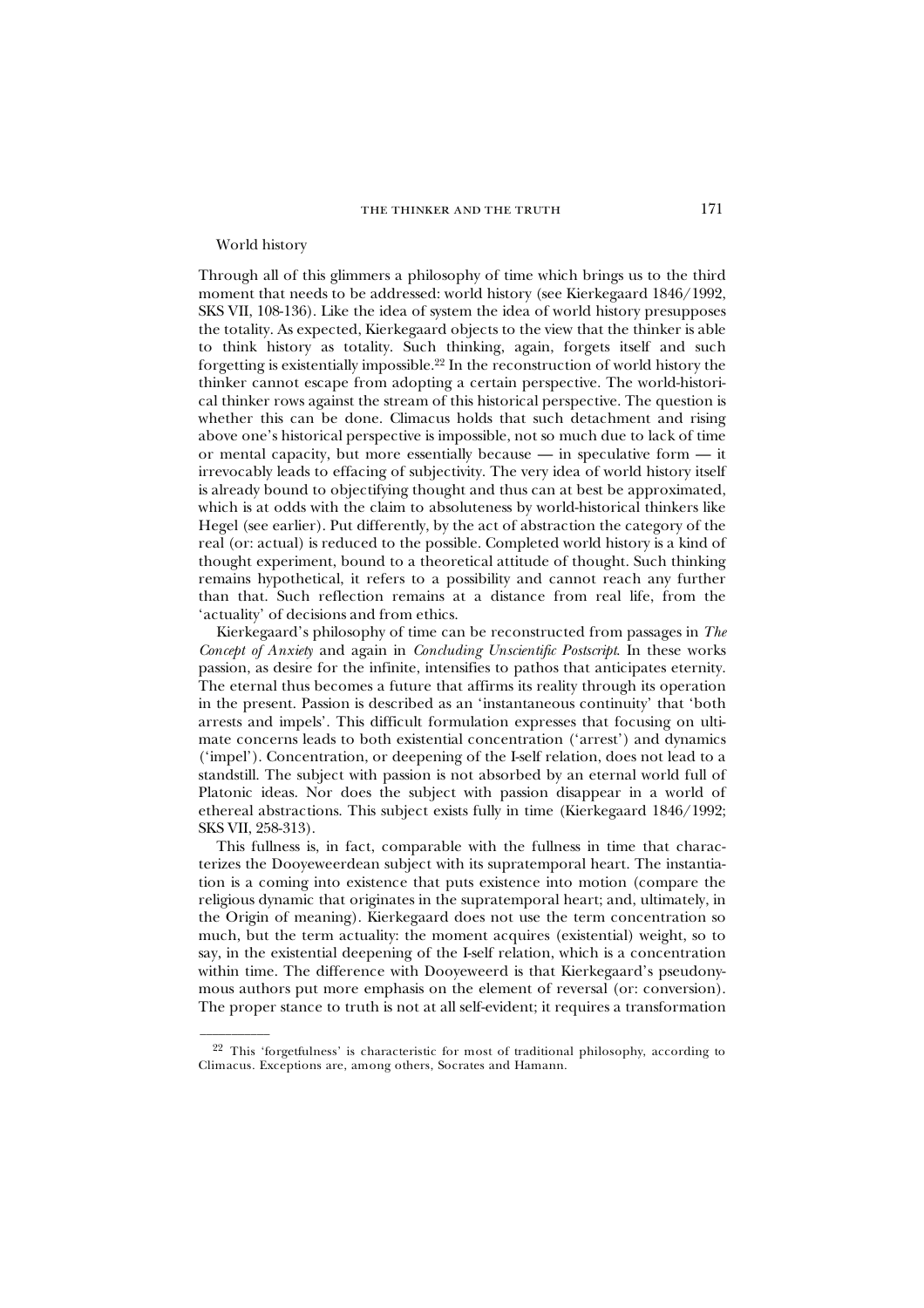of our heart. Dooyeweerd speaks in this context of sin as an 'obfuscation' of Christian insight (as if something stands in the way of viewing the entire picture) (*NC* II, 572).

 Socrates, Kierkegaard's philosophical hero, came halfway here (Kierkegaard 1846/1992, SKS VII, 171-178). Kierkegaard's admiration concerns the existential element in his thinking. Socrates was, in fact, the first 'existential' thinker, a thinker who moved beyond irony. Who would be prepared to die for the truth, other than he who holds that thinking the truth is a matter of life and death? What is relevant in this context is that we find in Socrates the idea of desire for eternity, conceived of as knowing something infinite which cannot be spoken about in positive terms.

Recognition of this desire for eternity reveals an awareness of truth that even more pronouncedly is present in Christian faith. Socrates weakness was to locate eternity in the past. Our deepest knowledge, according to Socrates, is knowledge via *anamnesis* (recollection of memories). In Plato this refers to the recollection of eternal Ideas. This speculative doctrine is a great temptation for the Socratic position, because it tends to wipe out subjectivity by projecting the whole of one's existence and of history back to an eternal beginning. The extraordinary in Socrates is that — in contrast to the more speculative Plato he remained an existential instead of a rationalistic thinker. Socrates understood that truth has an essential relationship with the existing person. He went so far as to give up his own existence in order to hold on to his convictions. This conviction was an 'absurdity', in the sense that it by definition could not be objectified. Immortality cannot be proven. Clinging to this absurdity is what makes Socrates so admirable. Socrates however did not get beyond this point. He remained stuck in an ultimately fruitless repetition — repetition, because the anamnesis of eternal ideas is a recurring activity that remains bound to the past, i.e., to ideals that are located in an eternal world that itself does not change anymore.

In the elaboration of his own philosophy of time Climacus takes two more steps. The first is that eternity is not behind us, but has entered time, that eternity is in time. Truth and eternity are virtually synonymous. The eternal is the future, that which lies before us. But eternity is not stored up for us like a dowry. It presents itself now, in the 'moment'. The eternal becomes actual in the now, in the present moment. The eternal, again, primarily refers to an intensification of existence. Instead of a paradoxical 'linkage' between truth and subjective existence, as in Socrates, we now meet with the idea of a paradoxical identity: truth itself has become paradox, namely by entering time. Or: eternity exists in time. Climacus obviously refers to the mystery of incarnation, to Jesus Christ as Son of God become flesh. The truth is a paradox because the eternal Son of God assumed an existence in time. The truth, then, is not an ideal condition at the end of time, nor is it a heavenly or paradisiacal original condition. It is paradoxical, because eternity and time are usually seen as contrasts, whereas here they come together.

Truth, however, is paradoxical in a double sense. This is Climacus' second point. The idea of doubling (or: duplication) of the paradox is comparable to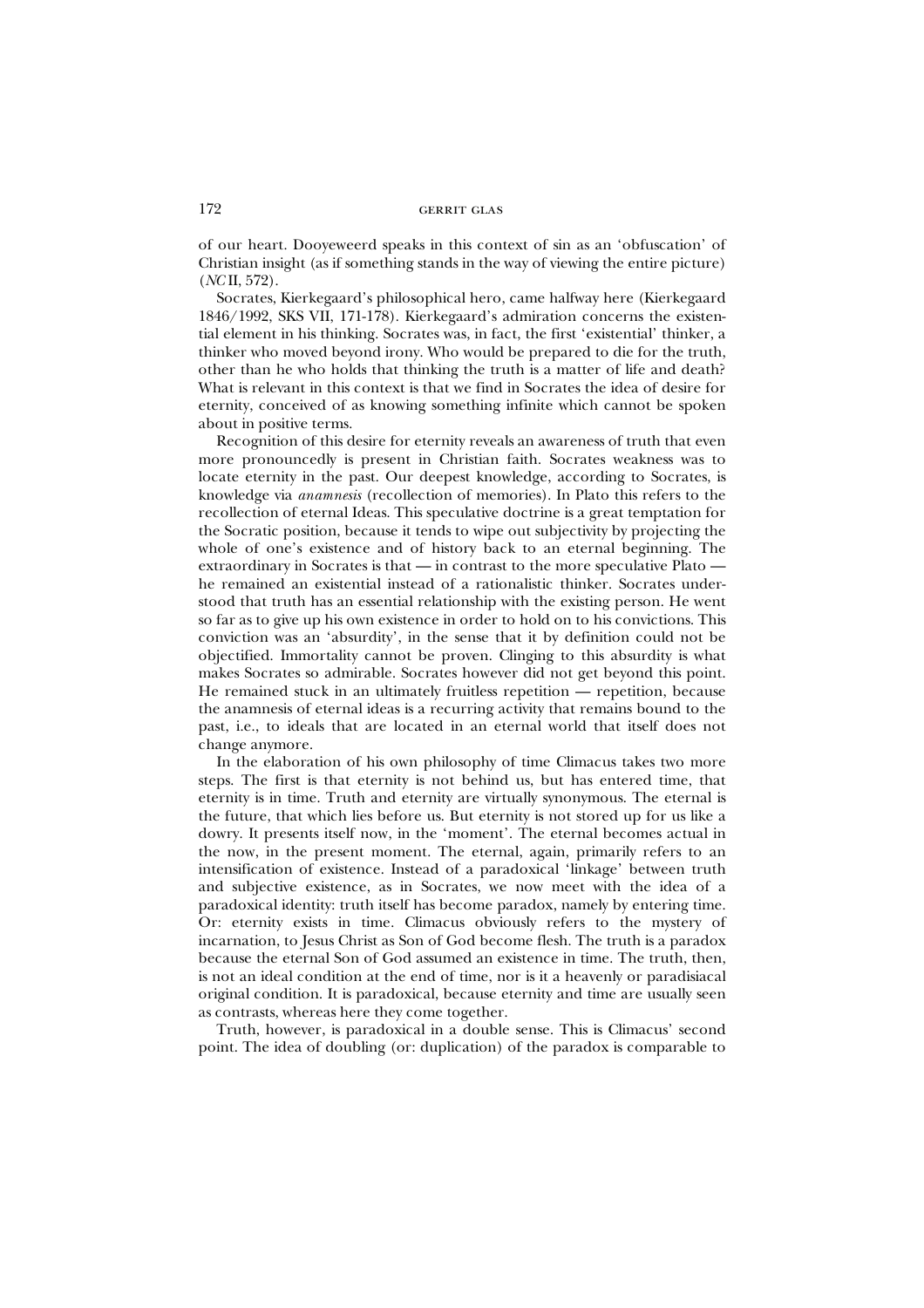what earlier was described as reversal (or: conversion) in the I-self relationship, but now with emphasis not only on the historicity of the transformative moment but also on the reality of the other (Kierkegaard 1846/1992, SKS VII, 505-506). Up to now the issue was how the 'power' outside me becomes actual for me. This 'actuality' is paradoxical, due to the synthesis of the nonsynthesisable, the eternal and the temporal, in the God-man Jesus Christ. His existence awakens a desire in me that does not come to rest. It is this unrest that causes a change, even a reversal in my existence. Faith is not only paradoxical in that it "accentuates actuality" and thereby transcends the aesthetic and metaphysical points of view (the longing for sensory immediacy and the tendency to rationalistic system building respectively). It now also becomes paradoxical in an ethical and religious sense, in so far it accentuates the actuality of another person, instead of one's own. This person is Jesus Christ, the absolute paradox.

The crucial point here is that the existence of Jesus Christ is not exhausted in his existence for me. The new paradox implies having a paradoxical relationship in our relation to the absolute paradox (Jesus Christ) (Kierkegaard 1846/1992, SKS VII, 489-496; see also 182-196). He, who until now could only be thought as a possibility, namely as the other who might become actual, now in fact has become reality. In Jesus Christ, the undreamt-of possibility becomes actual for me. He is the one who wants to take my place and who is my substitute.

To paraphrase this: up until now actuality was something realized in the I-self relationship. With this, the 'actual' continued to be bound to the individual. In a sense this is still the case when life in placed under the sign of eternal redemption, but it is more accurate to place the accents differently now, and to speak of a double and paradoxical dynamics: self-actualization is now borne and made possible by the decisive actuality of the other, Jesus Christ for the Christian reader, as historical reality. His existence has come true and is actual in my existence. It is no longer me seeing Him, but Him seeing me and thereby changing me.

To sum up: the thesis of the subjectivity of truth tries to highlight what it means that self-relatedness plays a role in the search for truth. We concluded that selfrelatedness does not stand on its own feet, but requires a relation to a power outside itself, which establishes, sustains and calls the self. This, ultimately, requires a reversal of one's perspective: it is no longer me reaching out for a truth outside myself; it is seeing myself as always already involved in a struggle for truth; it is viewing truth as having an impact on me from the very beginning of my search for it. This fundamental involvement (and also, the denial and distortion of it) is investigated in three domains: objectivity, the system, and world history. In the discussion about objectivity, Climacus made it clear that in abstract thought there is no place for the subjective thinker. With respect to the notion of system, Climacus showed that the 'over against' of thought (the 'object' of faith) offers resistance against conceptual appropriation and that this resistance, paradoxically, helps to keep the I-self relationship open. And,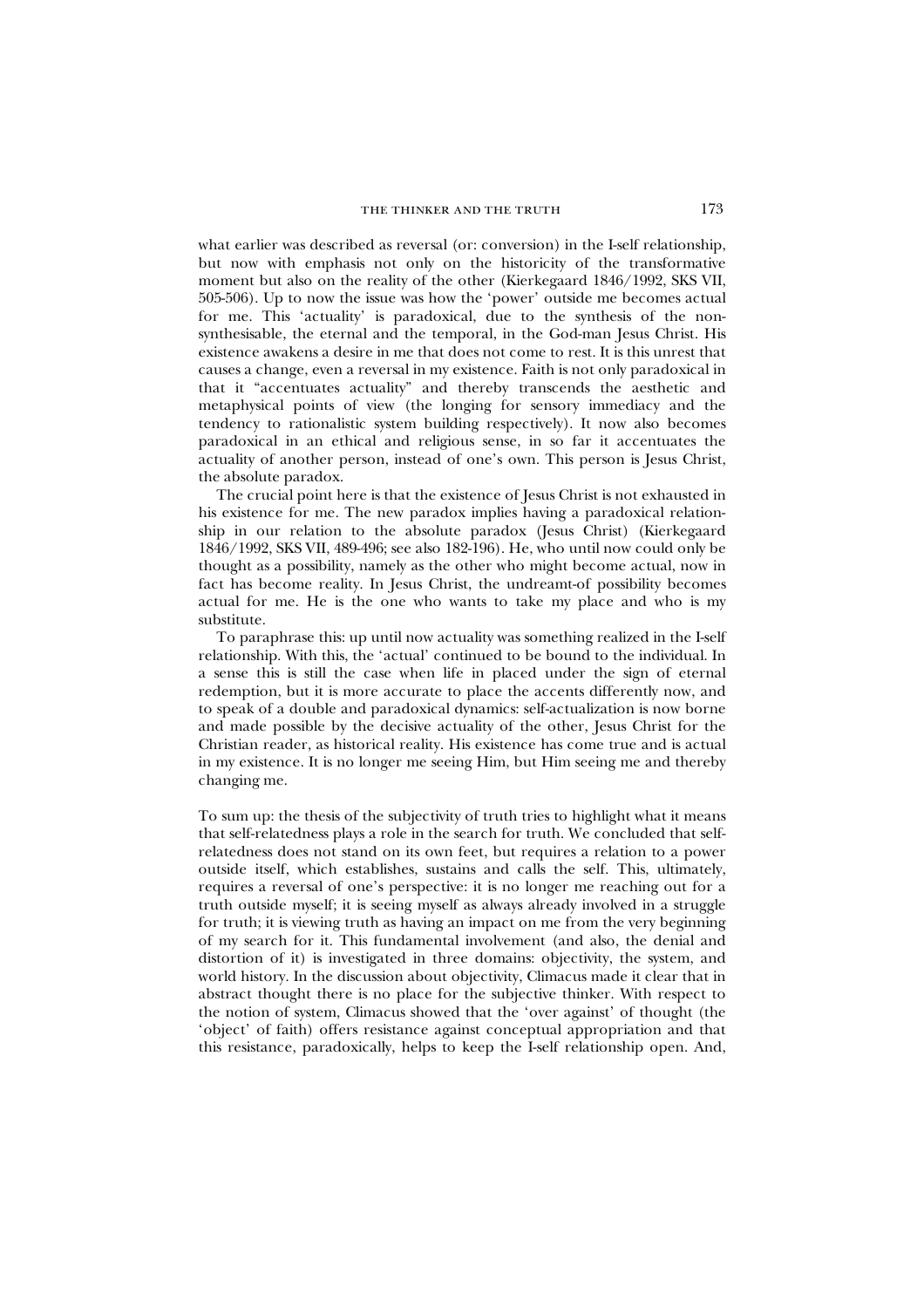finally, with respect to world history it was pointed out that self-actualization is only possible by the decisive historical reality of the eternal God, incarnated in Jesus Christ. It is this ultimate, absurd, paradoxical reality that fills my existence, shapes my self-relatedness, and gives my life meaning.

#### 6. *Second exploration of the reformational-philosophical position*

Is Kierkegaard's thought really far removed from that of reformational philosophers, like Zuidema suggested? To begin with, let me indicate some points of agreement.

 Notable in spite of the differences in the way philosophy is practiced, is the persistent attempt to come into contact with the most fundamental dimension of meaning, what I called 'existential truth'. Dooyeweerd and Kierkegaard both insist on the significance of religion in establishing contact with truth. They impress us with the seriousness and persistence with which they seek to render this plausible. Human life can only develop and prosper when the relation to the eternal (Kierkegaard) or to the Origin, conceived as 'fullness of meaning' (Dooyeweerd), is kept open.

Kierkegaard and Dooyeweerd value, each in their own way, an approach from within. Kierkegaard's dialectical approach displays some affinity with Dooyeweerd's critique of antinomies, in this respect. Lack of transparency (Kierkegaard) indicates that self-relatedness is threatened by premature closure and insufficient openness toward the power in which the self is grounded. Similarly in Dooyeweerd: Inconsistencies and antinomies reveal that one's thought suffers from lack of openness and is guided by immanent goals that have become hypostatized. Kierkegaard's search for 'transparency' or 'transparency in being grounded in a power' seems an existential version of the search for directedness at the Origin and for the opening-up of law spheres, analogies, and object functions. Lack of transparency is more than just a cognitive reality. Accordingly, for Dooyeweerd, antinomies are far more than just logical categories.

 Significant is also the focus on the I-self relationship and the convergence between the concepts of concentration (Dooyeweerd) and actuality (or intensification) (Kierkegaard) — concepts that apply to the I-self relationship. In Kierkegaard actuality (intensity) comes to expression in pathos which, as we saw, is both an arrest (concentration) and an impulse towards motion (dynamics). In Dooyeweerd, religious concentration occurs when the self, with all its functions, opens itself for the Origin of meaning and lets itself become 'dynamized' by the fullness of meaning that has been revealed by God in Christ.

 Interesting, finally, is also the affinity between both thinkers regarding the theme of 'doubling'. Dooyeweerd has been reproached that certain modal concepts, such as love, trust, and communion, are also used to indicate what is going on in the transcendental (supratemporal, central-religious) sphere. Terms like love, trust and communion are used both in a modal and in a (religious-) transcendental sense and this duplication of terminology has been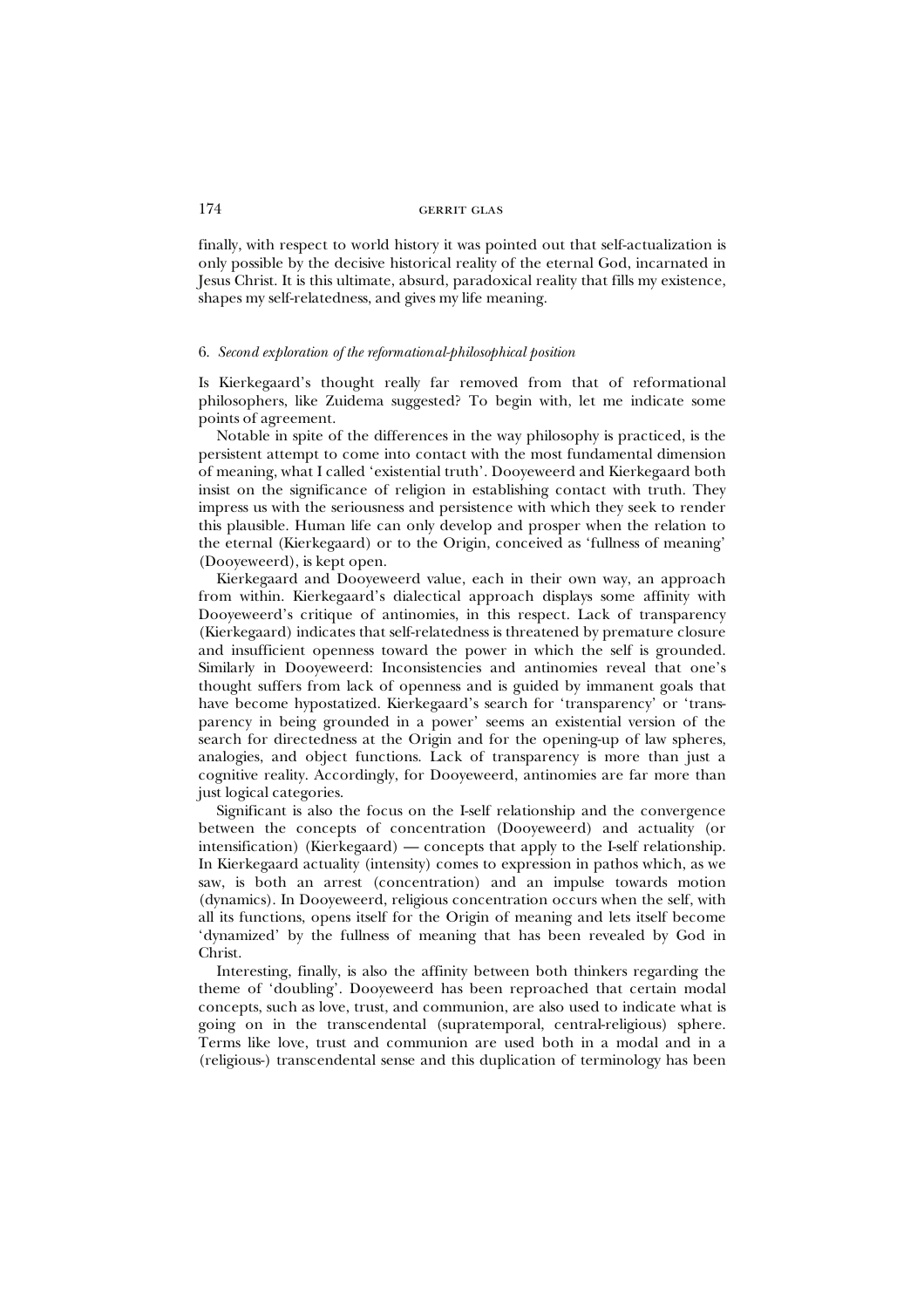interpreted as weakness. Either Dooyeweerd's philosophy would run the risk of a form of anthropomorphism, for instance with respect to how God acts in human lives (in love, trust, and communion); or this philosophy would be unclear about the status of religious terms used in a transcendental context.

Instead of solving the issue, let us take a step back and make clear how Dooyeweerd and Kierkegaard address a similar problem here; the problem of how to philosophically conceive the truth of divine presence and the influence of this presence in the world, most notably in the lives of thinkers who by themselves are not inclined to surrender to a forgiving God and to open-up to divine transcendence.

Dooyeweerd is convinced of the reality of the religious dynamics exerted by God as Creator and by Christ as exemplification of fullness of meaning, even in theoretical thought. As philosopher he is looking for a conceptual framework to do justice to this dynamics. However, he also insists that the central-religious sphere escapes theoretical conceptualization. Whatever is formulated about it, it will never have the status of a theory. At the same time, this does not mean that nothing can be said about it. The Christian philosopher, convinced of the realities revealed in the Scriptures, can use metaphor and philosophical intuition. This may sometimes lead to what appears, but is not really, a duplication of terminology. Dooyeweerd's systematic philosophy not only attempts to exemplify the required openness for transcendence, but also tries to come as closely as possible to the expression of the fullness and dynamics of meaning that religiously is intuited and has been revealed in the Scriptures. This occurs for instance when 'central' (religious, supratemporal) love is connected with 'modal' love, which regulates our functioning in the moral mode. The duplicity of the term love results from Dooyeweerd's conceptual armamentarium, which makes a distinction between the modal and supramodal ('central-religious') sphere. What Dooyeweerd has in mind is that moral relations between people have a spiritual dimension with a religious (and, therefore, even more encompassing and deeper) meaning. Think, for instance, of the spiritual meaning of marriage.

In Kierkegaard's thought we also meet duplication, though of different sort, namely as a dialectical instant just prior to the transition or leap. I limit myself to the example at the end of the previous section, where the absolute paradox doubled such that it no longer indicated the actuality of my life, but simultaneously the actuality of an existence outside of me, the other who becomes my substitute, and who, thereby, saves me.

 The double use of central terms, in other words, especially arises where attempts are made to get as closely as possible to the nitty-gritty of the religious dynamics in human existence and in history. Duplication of terminology comes forward in the attitude of religious concentration, when the 'divine mystery' of things is inquired.23 This 'concentration' is at the same time a deepening of

 $23$  These considerations are also relevant for the interpretation of M.C. Smit's philosophy of history, with its distinction between of first and second history. For the second (transcendental) history a language is needed that is as intuitive and probing as Dooyeweerd's language for the supratemporal sphere. See Smit (1987, 96-117).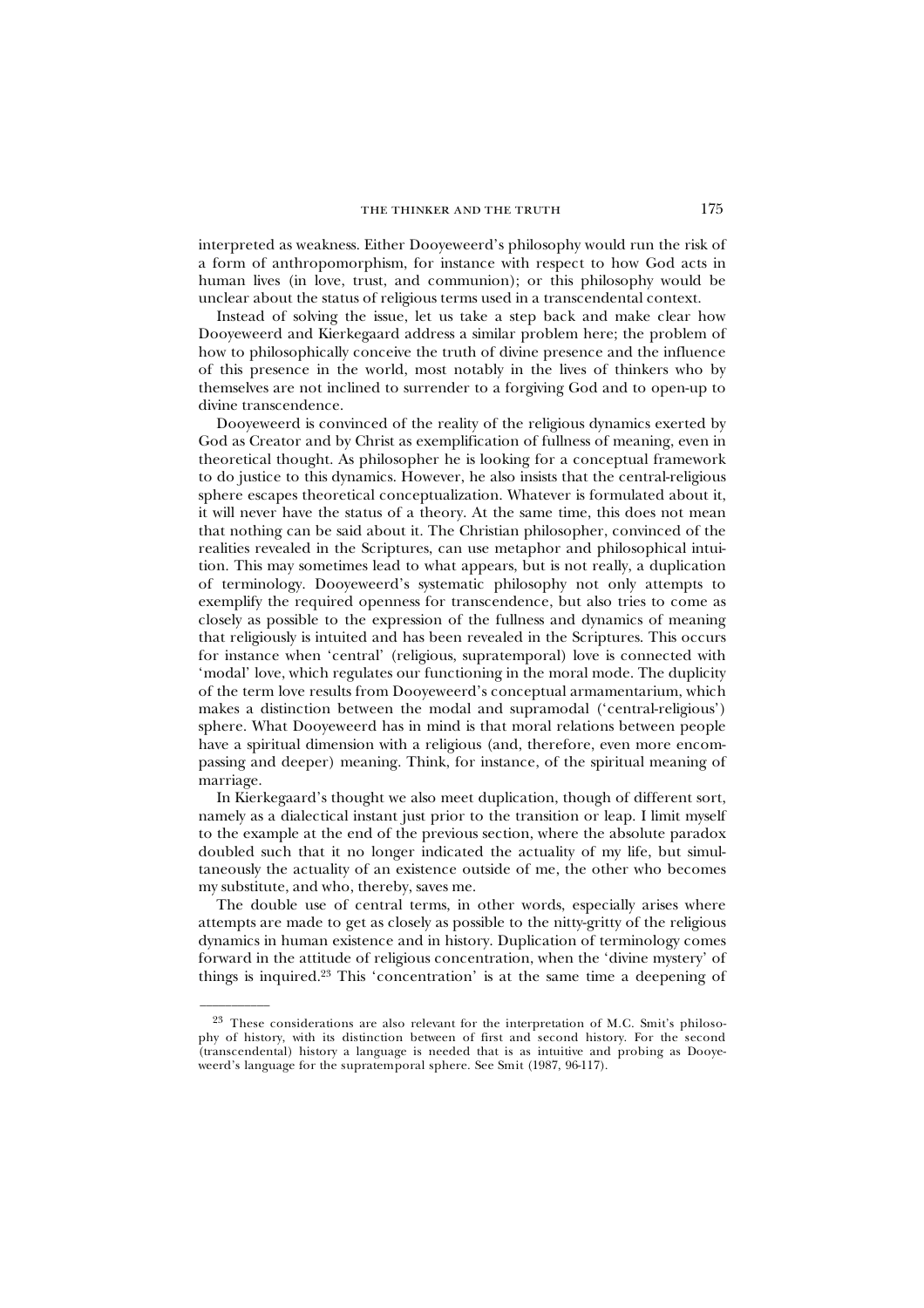insight and a 'deepening of the I-self relationship'. The thinker himself — and this is Kierkegaard's addition to Dooyeweerd — appears to be transformed by the very act of concentration on a certain subject, of putting it in the light of fullness of meaning (which entails: redemption). This change of attitude may lead to the uncovering of new perspectives but also to deeper understanding of the ambiguity and brokenness of our existence.

 It is my impression that — notwithstanding all the differences in approach and style — there is also here an essential area of agreement between Dooyeweerd and Kierkegaard. From a Kierkegaardian point of view the doubling of some terms in Dooyeweerd's work can be interpreted positively, namely as readiness for other, richer meanings; as recognition of a spiritual component in ordinary phenomena; and even as announcement of the possible disclosure of a new position from where philosophizing is possible. Only, Kierkegaard moves on from here. His thinking itself witnesses to the ambiguity and conflict that according to him is characteristic for such concentration. Seen in this way, reformational-philosophical thinking, with its emphasis on the goodness of creation and sin as only 'obfuscation' of one's view (see earlier), is somewhat naive in its view on the growth of understanding and tends too much to smooth out the hurdles — the suffering, anxiety and doubt that come along with one's 'conversion'.

 This is the moment to consider Zuidema's criticism of Kierkegaard. On the one hand Zuidema sees a Kierkegaard who pushes the thinker to the point of choice. This Kierkegaard is a proto-existentialist who understands freedom as inner act that seeks to escape from fear, hopelessness, and, in general, an existence that circles around itself. In the religious Kierkegaard the relation to the self is determined by pathos for the infinite. This pathos in turn is determined by the relation to the absolute paradox: the utterly absurd and impossible-to-mediate fact of the incarnation of the eternal God in time. Zuidema's main point is that the philosophy of time which should weave together the two perspectives, the religious and the existential perspective, is wrong. Kierkegaard's theory of the moment as 'synthesis' of the finite and the infinite, of the temporal and the eternal, is a 'mystifying', 'romantic' and 'dialectical' construction that "relegates the history of salvation to a place outside of the actual history of salvation and, also, outside of given cosmic relationships." Zuidema's stern judgement is that this mystification made Kierkegaard's philosophy vulnerable for the later misuse of it on the part of existentialists and dialectical theologians. All they needed to do was to strip Kierkegaard's philosophy of its theory of time. Next the existentialist thinkers could run off with the Kierkegaard of fear, despair, and the I-self relation, and the dialectical theologians could capitalize on the idea of divine action as absolute paradox (Zuidema 1953, 40-41, 54-55, 59).

 It seems to me that this criticism is unnecessarily harsh.24 To be sure, questions can be asked concerning Kierkegaard's views on time, creation and

<sup>24</sup> For example, Zuidema dubs Kierkegaard's notion of history, and especially his view of God's entering into time as a 'pseudo-theogony'. This is a needlessly severe judgement of a thinker who would be a Christian first of all.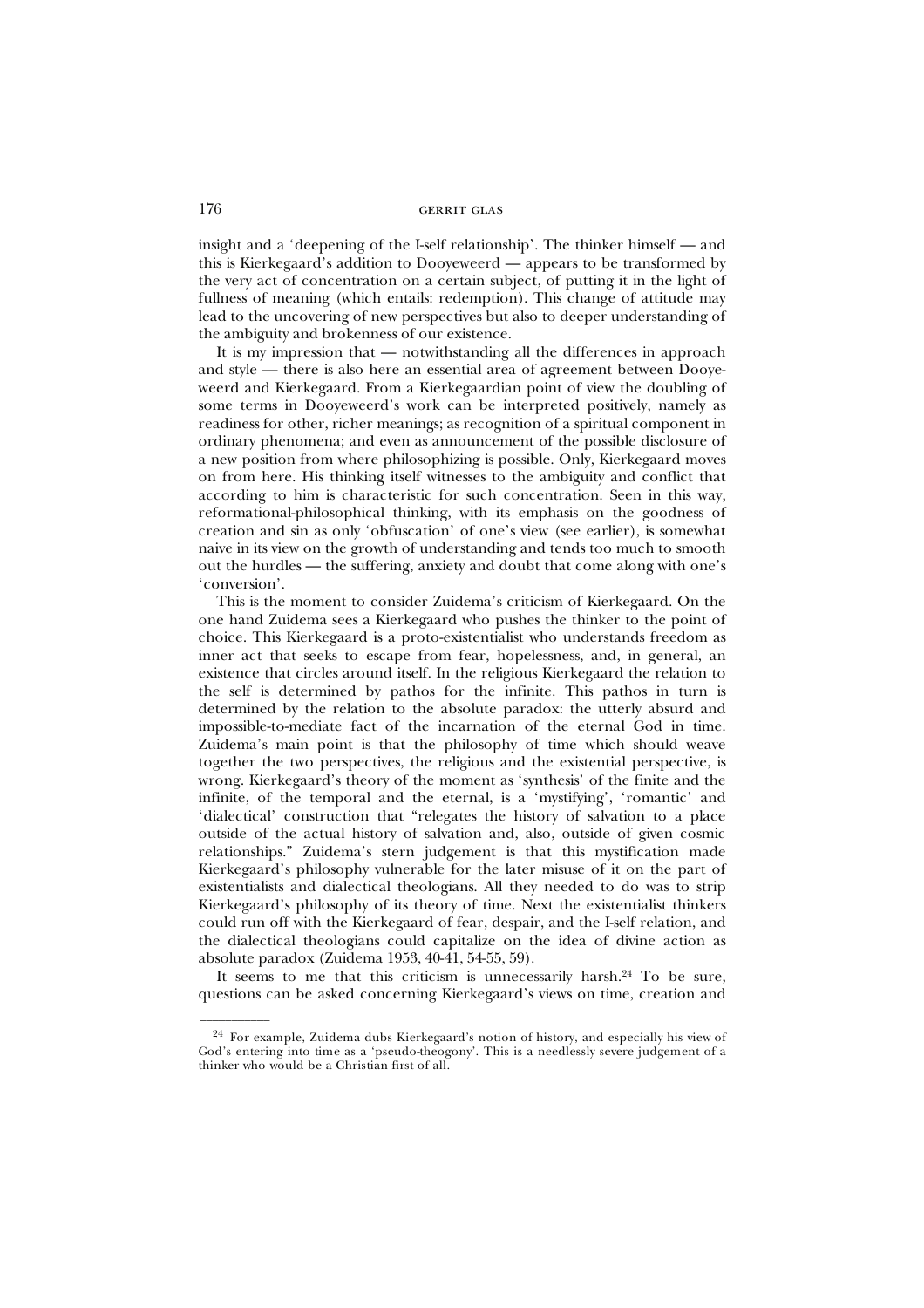history. Let us not forget, however, that for the reformational philosopher creation, the supratemporality of the heart, and divine acts are also limiting concepts for theoretical thought. They refer to a reality that primarily issues an appeal to faith. Moreover, and more specifically, Zuidema one-sidedly emphasizes a specific interpretation of Kierkegaard's actualism by interpreting the 'moment' as 'atom of eternity'. The term is Kierkegaard's own, but is compensated in other passages by notions like 'repetition' and 'passion'. Passion, we saw, refers, via the notion of 'impulse' to being put into motion and to continuity.25 Zuidema also neglects passages, in *Concluding Unscientific Postscript, Sickness unto Death* and *Practice in Christianity* for instance, where concerning the thesis of the truth as subjectivity it is stated that this does not exclude the idea of divine providence and of a divine world plan (Kierkegaard 1846/1992, SKS VII, 114, 131; 1848/1980, SKS IV, 153-156; 1848/1991, XII, 176- 178). Kierkegaard's point is first of all that man is never in a position to look over God's shoulder. With this Dooyeweerd and other Reformational philosophers would agree.

 There are differences in style, emphasis and conceptual 'framing' between Kierkegaard and Dooyeweerd, but there are also similar concerns and philosophical intuitions, more even than have been acknowledged so far in the literature. Kierkegaardian thinking is moreover helpful in raising awareness of the tensions, ambiguities, and brokenness of our existence, even in the search for truth.

# 7. *Conclusion*

\_\_\_\_\_\_\_\_\_\_\_

Kierkegaard's thought alerts the reformational philosopher to the delicate character of the relation between the thinker and the truth. All to easily a disparity occurs between truth and the way the thinker relates to the truth. Such disparity comes to expression in a lack of transparency in the I-self relationship. Lack of transparency acts as warning sign in this context — as a warning in the existential sphere, just like inconsistency serves as alert in the logical sphere. Lack of transparency is an aid in the attempt to unmask false pretensions in philosophy, theology and metaphysics. In the Kierkegaard reception within reformational philosophy this may have been an underestimated point. The way Kierkegaard capitalizes on the notion of self-relatedness and its many manifestations may serve as source of inspiration for rethinking concepts such as heart, self-relatedness, and religion (Glas 2006a; 2006b; 2010).

Truth requires a proper way of self-relating to gain access to it. Seen from this perspective, usual conceptualizations of the relation between worldview and philosophy might appear to be overly simplistic.26 By dissecting different

<sup>&</sup>lt;sup>25</sup> This does not mean that no further questions can be posed regarding Climacus's understanding of history and his view of the words and deeds of Jesus. For this theme see Evans (1992, 143-169); and more generally Doedens (1999) and Gouwens (1996). 26 In reformational philosophy worldviews are usually seen as (cognitive-affective-disposi-

tional) embodiments of one's view on ultimate concerns; whereas philosophy is considered as a straight-forward theoretical activity directed at boundary questions. Dooyeweerd has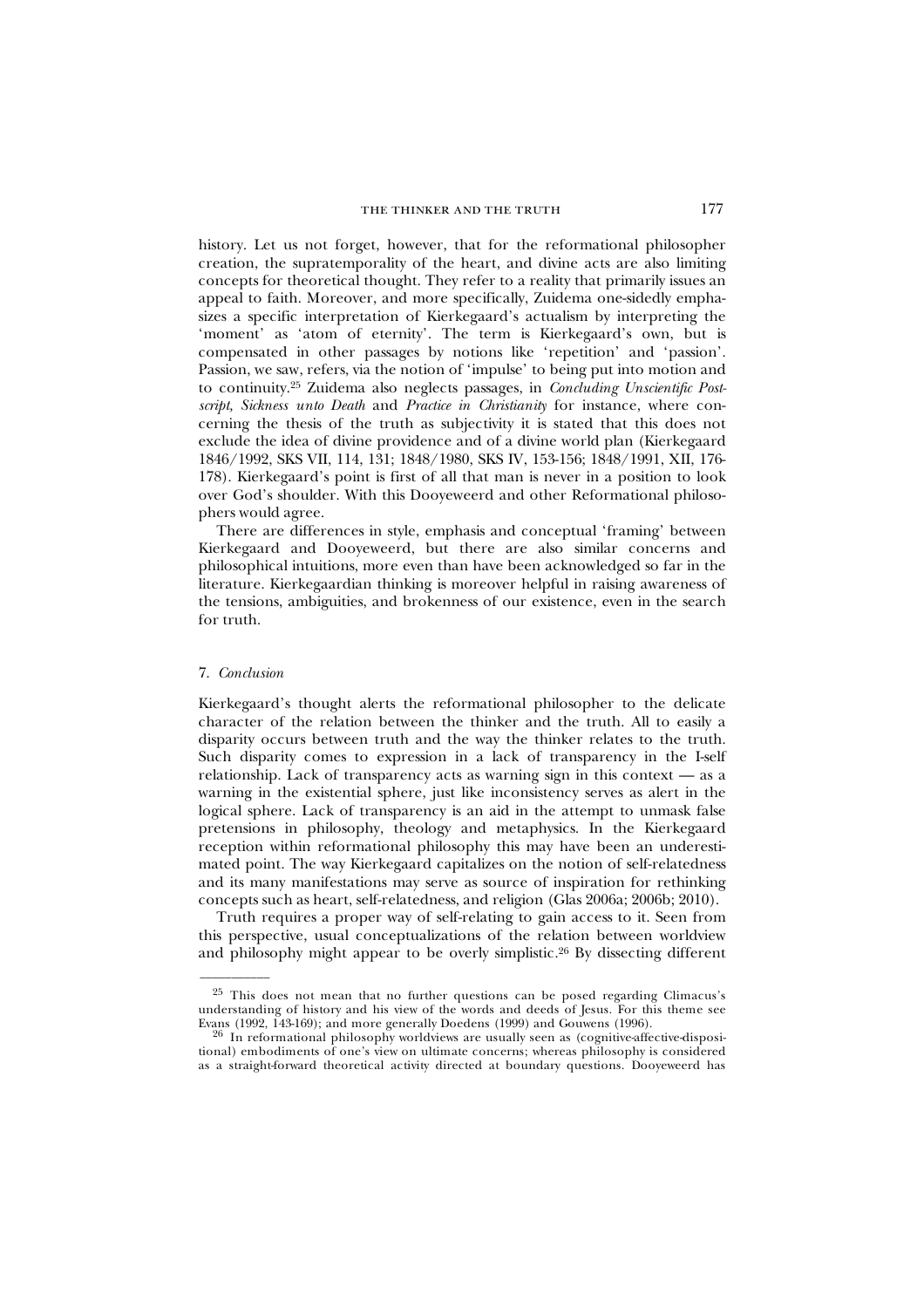types of self-relatedness it is possible to gain a more refined and richer understanding of what it is to be a Christian thinker.

On the other hand, Kierkegaardean approaches might profit from insights developed in reformational philosophy, especially from the systematic framework that has been developed, with its distinctions between different law spheres, between law and subject, between modal and individual types of analysis, and the intrinsic connection between 'structure' and 'direction'. One of the next projects for Christian philosophy could be to construe a typology of ways of self-relatedness with help of the systematic distinctions developed within reformational philosophy.

 Questions can be raised about Kierkegaard's notions of creation and history. Does Kierkegaard have room for the idea that we belong to creation and are part of history (and not only relate to it; this was Zuidema's point)? Does reconciliation in Kierkegaard have consequences for the 'inner reformation' of all manner of structural relationships? And as to history: can history still be seen as something that embraces mankind and of which it is a part?

 These question are big and must remain unanswered here. This much is certain: Kierkegaard's complex thought offers more than enough leads for a continuation of the discussion.

been quite explicit that philosophy and worldview, conceived in this way, though related, should be kept apart (*NC* I, 128, 158). Both are directed towards the fullness (or totality) of meaning, but in this directedness philosophy remains bound to the theoretical attitude of thought whereas worldviews develop in the fullness and immediacy of daily life (*NC* I, 124- 128; 156-165). Since Dooyeweerd, reformational philosophy has been practiced in all variants, worldview types on the one hand and more systematic and strictly philosophical types on the other hand. Van Riessen, for instance, was a philosopher who saw more continuity between philosophy and worldview. He elaborated on the concept of wisdom and its importance for philosophy. Jacob Klapwijk (1971) used the term 'comprehensive' in a review of Hendrik van Riessen's *Wijsbegeerte*, in order to contrast Van Riessen's approach ('method') with the methodologically more strict approach of Dooyeweerd. See for my own position Glas (2011a), (2011b). The reader should be aware how heavily the ideal of philosophy as *strenge Wissenschaft* ('rigorous science' — the term is Edmund Husserl's) still burdened philosophy departments at the early seventies of the previous century. Something of relief and liberation can be felt in a slightly later statement by Van der Hoeven (1980, 185- 6): "It may be that, after all these remarks [on evil, original sin and the interpretation of Genesis 1-3], one asks: Is all of this still philosophy? My spontaneous answer would almost be: that's not my worry. More seriously: what does worry me is that our philosophy accidentally would become estranged from sustained and attentive listening to Scripture." The point of these remarks is that Kierkegaard's work on the varieties of self-relatedness can offer fresh perspectives on the intricate relationship between religious faith and theoretical thinking.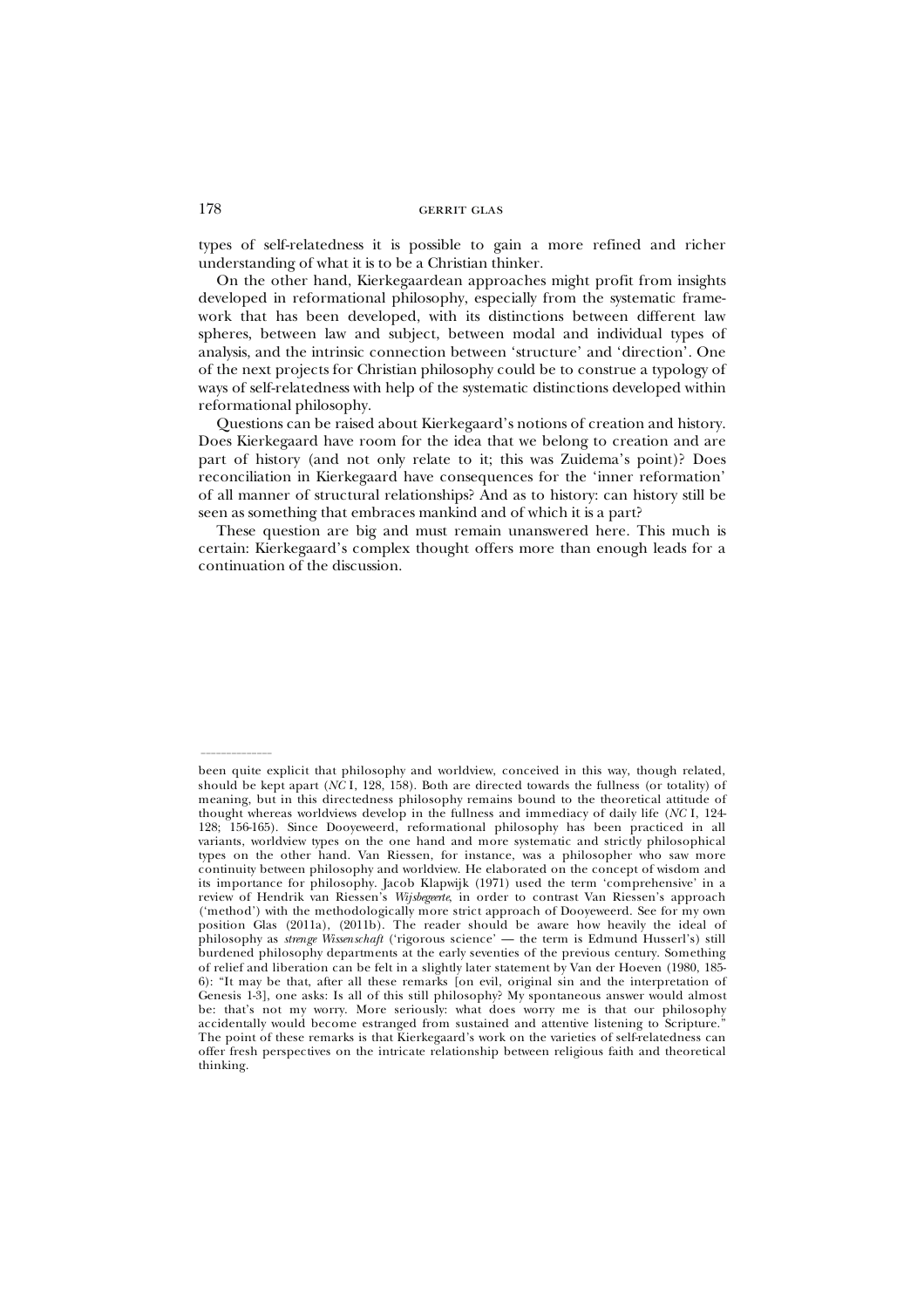# *References*

- Austin, J.L. (1962), *How To Do Things With Words*, 2nd Edition, edited by J.O. Urmson and M. Sbisá, Cambridge MA: Harvard University Press.
- Berthold-Bond, D. (1998), 'Lunar Musings? An Investigation of Hegel's and Kierkegaard's Portraits of Despair', *Religious Studies* 34, 33-59.
- Doedens, U. (1999), *Het eenvoudige leven volgens Søren Kierkegaard*, Baarn: Ten Have.
- Dooyeweerd, H. (1953-1958), *A New Critique of Theoretical Thought, Vol. I-IV*, Amsterdam: H.J. Paris / Philadelphia: Presbyterian and Reformed Publishing Company. (Referred to as *NC.*)
- Evans, C.S. (1998), *Faith Beyond Reason; A Kierkegaardian Account*, Grand Rapids: Eerdmans.
- Evans, C.S. (2006), *Kierkegaard on Faith and the Self*, Waco TX: Baylor University Press.
- Evans, C.S. (2009), *Kierkegaard; An Introduction*, Cambridge: Cambridge University Press.
- Geertsema, H.G. (1992), *Het menselijk karakter van ons kennen*, Amsterdam: Buijten & Schipperheijn.
- Geertsema, H.G. (1995), *Om de humaniteit; Christelijk geloof in gesprek met de moderne cultuur over wetenschap en filosofie*, Kampen: Kok.
- Glas, G. (2006a), 'Person, Personality, Self, and Identity', *The Journal of Personality Disorders* 20, 126-138.
- Glas, G. (2006b), 'Persons and Their Lives; Reformational Philosophy on Man, Ethics, and Beyond', *Philosophia Reformata* 71, 31-57.
- Glas, G. (2010), 'Christian Philosophical Anthropology; A Reformation Perspective', *Philosophia Reformata* 75, 151-189.
- Glas, G. (2011a), 'What is Christian Philosophy?', *Pro Rege* XL (1), 1-17.
- Glas, G. (2011b), *Twijfel, bewijs en overgave; Over christelijke filosofie*, Zoetermeer: Sjibboleth.
- Glas, G. (forthcoming), 'Truth, Truthfulness, and the I-self Relationship', in *Truth Matters: Knowledge, Politics, Ethics, Religion,* edited by L. Zuidervaart, A. Carr, M. Klaassen and R. Shuker, Montreal: McGill-Queen's University Press.
- Gouwens, D.J. (1996), *Kierkegaard as a Religious Thinker*, Cambridge: Cambridge University Press.
- Griffioen, S. (2003), *Moed tot cultuur; Een actuele filosofie,* Amsterdam: Buijten & Schipperheijn.
- Hamilton, C. (1998), 'Kierkegaard on Truth as Subjectivity: Christianity, Ethics and Asceticism', *Religious Studies* 34, 61-79.
- Hannay, A. (2001), *Kierkegaard; A biography,* Cambridge: Cambridge University Press.
- Hoeven, J.H. van der (1980), *Peilingen; Korte exploraties in wijsgerig stroomgebied,* Amsterdam: Buijten & Schipperheijn.

Hoeven, J.H. van der (1993), 'Kierkegaard en Nietzsche als stormvogels', in *Filosofische reflecties en ontmoetingen; Opstellen van Dr. J. van der Hoeven*, edited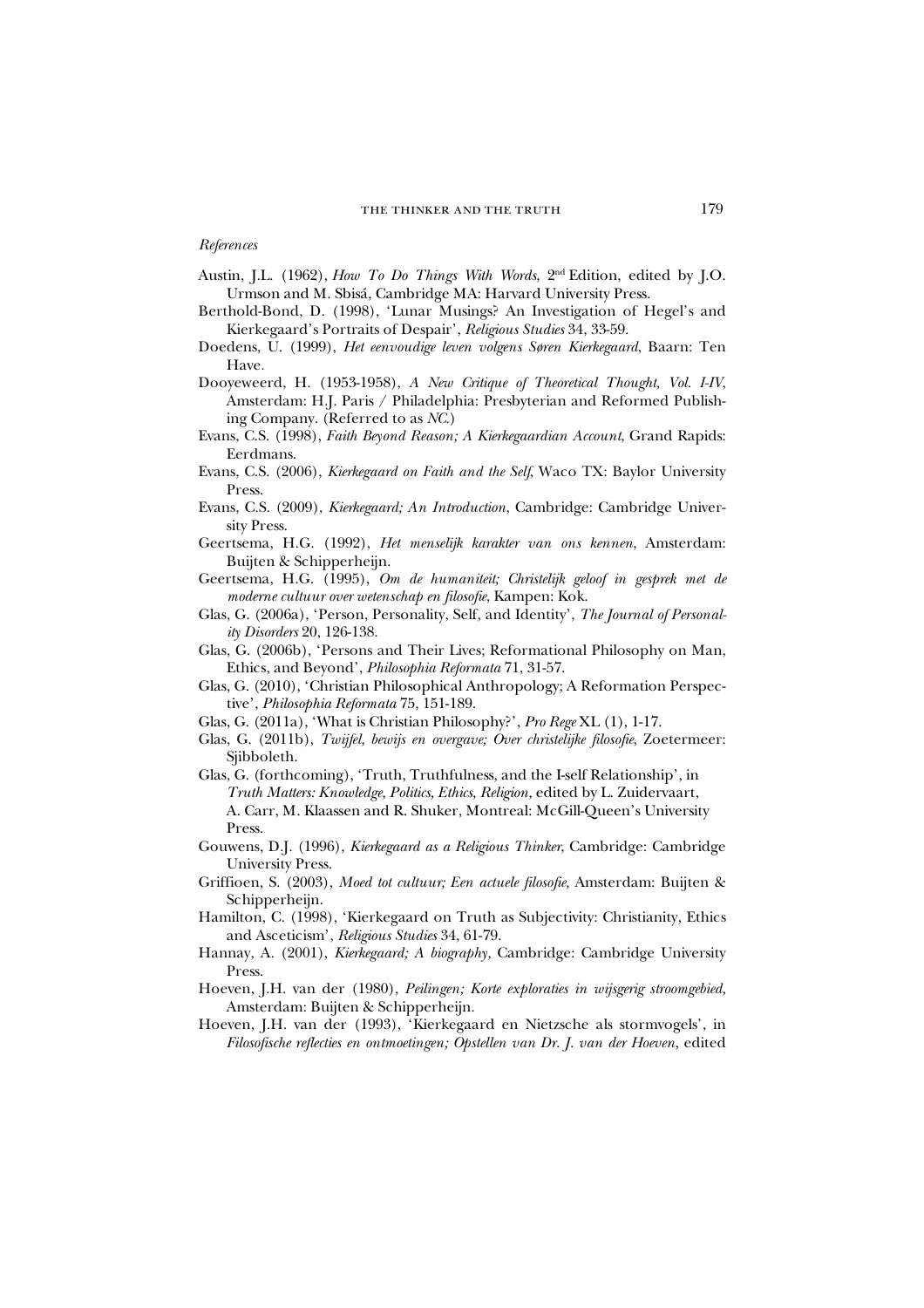by R. van Woudenberg, S. Griffioen, and H.G. Geertsema, Kampen: Kok Agora.

- Kierkegaard, S. (1843/1995), *Either/Or: A Fragment of Life* (by Viktor Eremita), translated by Howard V. Hong and Edna H. Hong, Princeton NJ: Princeton University Press.
- Kierkegaard, S. (1844/1960), *The Concept of Anxiety; A Simple Psychologically Orienting Deliberation on the Dogmatic Issue of Hereditary Sin,* edited and translated by R. Thomte in collaboration with A.B. Anderson, Princeton NJ: Princeton University Press. (Page references are to *Søren Kierkegaard Skrifter*, Part IV, edited by Niels Jørgen Cappelørn, Joakim Garff, Johnny Kondrup and Finn Hauberg Mortensen, Copenhagen: Gads Forlag, 1997).
- Kierkegaard, S. (1846/1992), *Concluding Unscientific Postscript to Philosophical Fragments*, edited and translated by Howard V. and Edna H. Hong, Princeton NJ: Princeton University Press. (Page references are to *Søren Kierkegaard Skrifter*, Part VII, edited by Niels Jørgen Cappelørn, Joakim Garff, Jette Knudsen and Johnny Kondrup, Copenhagen: Gads Forlag, 2002).
- Kierkegaard, S. (1848/1980), *The Sickness Unto Death; A Christian Psychological Exposition for Upbuilding and Awakening,* edited and translated by Howard V. and Edna H. Hong, Princeton NJ: Princeton University Press. (Page references are to *Søren Kierkegaard Skrifter*, Part XI, edited by Niels Jørgen Cappelørn, Joakim Garff, Anne Mette Hansen and Johnny Kondrup, Copenhagen: Gads Forlag, 2006).
- Kierkegaard, S. (1848/1980), *My Point of View of my Work as an Author,* edited and translated by Howard V. and Edna H. Hong, Princeton NJ: Princeton University Press .
- Kierkegaard, S. (1996), *Papers and Journals: A Selection,* translated with introductions and notes by Allistair Hannay, Penguin Books.
- Kierkegaard, S. (1848/1991), *Practice in Christianity*, edited and translated by Howard V. and Edna H. Hong, Princeton NJ: Princeton University Press. (Page references are to *Søren Kierkegaards Samlede Vaerker*, I-XIV, edited by A.B. Drachmann, J.L. Heiberg, and H.O. Lange, Copenhagen: Guldendal, 1901-1906).
- Klapwijk, J. (1971), 'Over mogelijkheden van christelijk filosoferen', *Mededelingen van de Vereniging voor Calvinistische Wijsbegeerte* 3, 7-10.
- Liehu, H. (1990), *Søren Kierkegaard's Theory of Stages and Its Relation to Hegel*, Helsinki: Philosophical Society of Finland.
- Malantschuk, G. (1971), *Kierkegaard's Thought*, edited and translated by H.V. & E.H. Hong, Princeton NJ: Princeton University Press.
- Sartre, J.-P. (1943), *L'Être et le Néant, Essai d'Ontologie Phénomenologique*, Paris: Gallimard.
- Searle, J. (1969), *Speech Acts: An Essay in the Philosophy of Language*, Cambridge: Cambridge University Press.
- Smit, M.C. (1987), 'Beschouwingen over de geschiedenis en de tijd der geschiedenis', in *De eerste en tweede geschiedenis; Nagelaten geschriften van Meijer C. Smit,* edited by J. Klapwijk, Amsterdam: Buijten & Schipperheijn.